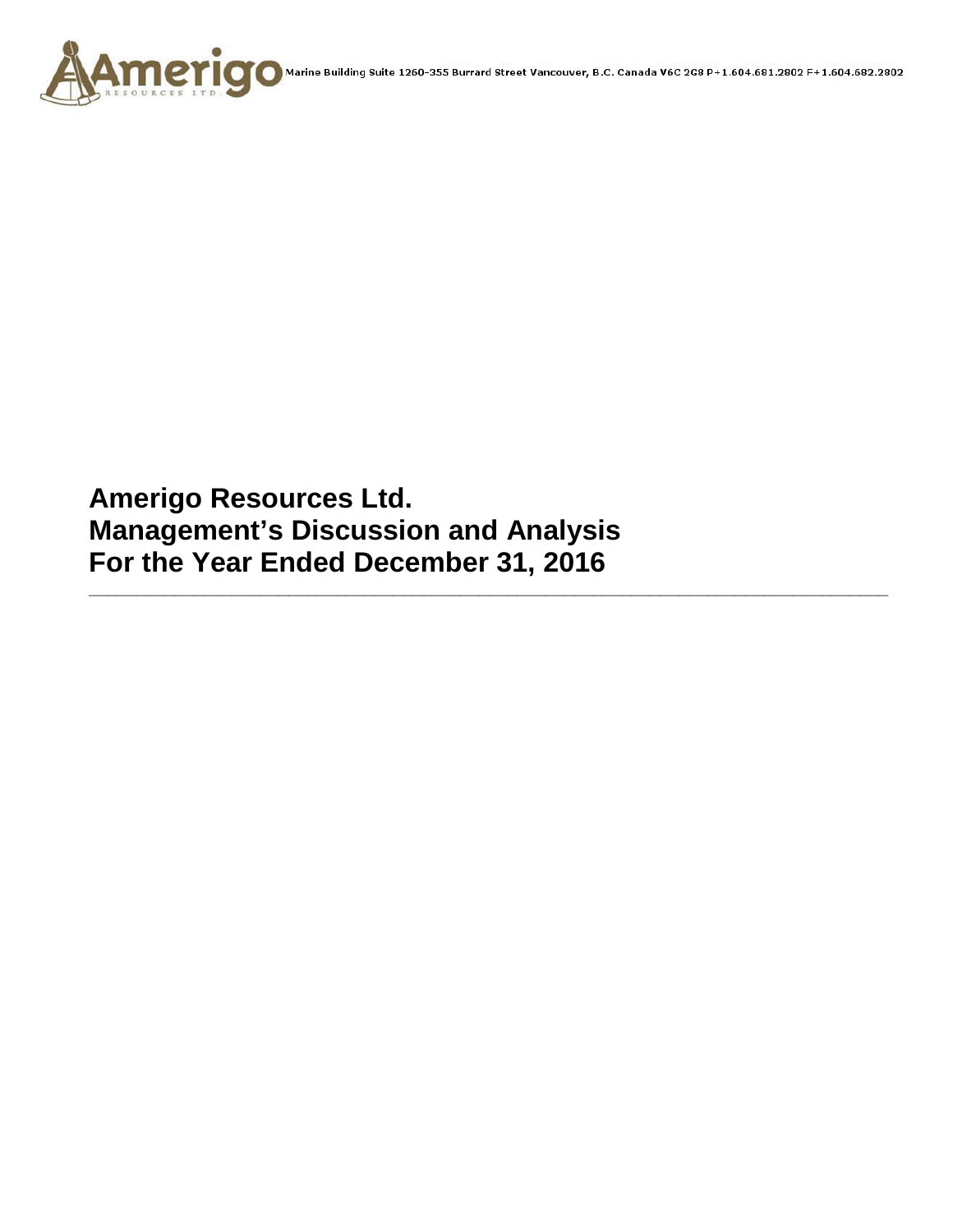# *T A B L E of C O N T E NT S*

This Management's Discussion & Analysis ("MD&A") is comprised of the following sections:

- 1. **Corporate Profile**  An executive summary of Amerigo's business and its long-term contractual relationship with Codelco/El Teniente Division…(PAGE 3)
- 2. **Introduction**  Information on accounting principles, reporting currency and other background factors to facilitate the understanding of this MD&A and related consolidated financial statements... (PAGE 3)
- 3. **Highlights and Significant Events** A summary of the key operating and financial metrics during the year ended December 31, 2016 ("fiscal 2016") and as at December 31, 2016…(PAGE 4)
- 4. **Five-Quarter Financial Results and Summary Cash Flow Information** A summary of financial results and uses and sources of cash presented on a quarterly basis for the most recent five reporting quarters...(PAGE 6)
- 5. **Overall Performance** A brief description of financial performance in fiscal 2016… (PAGE 7)
- 6. **Selected Annual Information** Three-year financial metrics in tabular form…(PAGE 7)
- 7. **Operating Results** An analysis of production results, revenue, costs, cash cost and total cost for fiscal 2016 and compared to the year ended December 31, 2015("fiscal 2015")…(PAGE 8)
- 8. **Financial Results - Fiscal 2016** An analysis of financial performance during fiscal 2016 compared to fiscal 2015…(PAGE 9)
- 9. **Financial Results - Quarter Ended December 31, 2016** An analysis of financial performance during the quarter ended December 31, 2016 ("Q4-2016"), compared to the quarter ended December 31, 2015 ("Q4- 2015")…(PAGE 15)
- 10. **Comparative Periods** A summary of financial data for the most recent eight reporting quarters…(PAGE 16)
- 11. **Liquidity and Financial Position** A review of cash flow components, summary or borrowings and credit facilities and analysis of liquidity and financial position as at December 31, 2016…(PAGE 17)
- 12. **Agreements with Codelco's El Teniente Division** A summary of contractual arrangements with Codelco's El Teniente Division… (PAGE 18)
- 13. **Cauquenes Expansion–** Information on the Cauquenes expansion project…(PAGE 22)
- 14. **Summary of Obligations**  Summary of contractual obligations…(PAGE 22)
- 15. **Other MD&A Requirements**  Impairment analysis, investments, transactions with related parties, critical accounting estimates & judgements, internal controls overs financial reporting, commitments, and cautionary statement on forward looking information…(PAGE 23)

**THIS DOCUMENT CONTAINS FORWARD-LOOKING STATEMENTS. REFER TO THE CAUTIONARY LANGUAGE UNDER THE HEADING "CAUTIONARY STATEMENT ON FORWARD-LOOKING INFORMATION" BELOW.**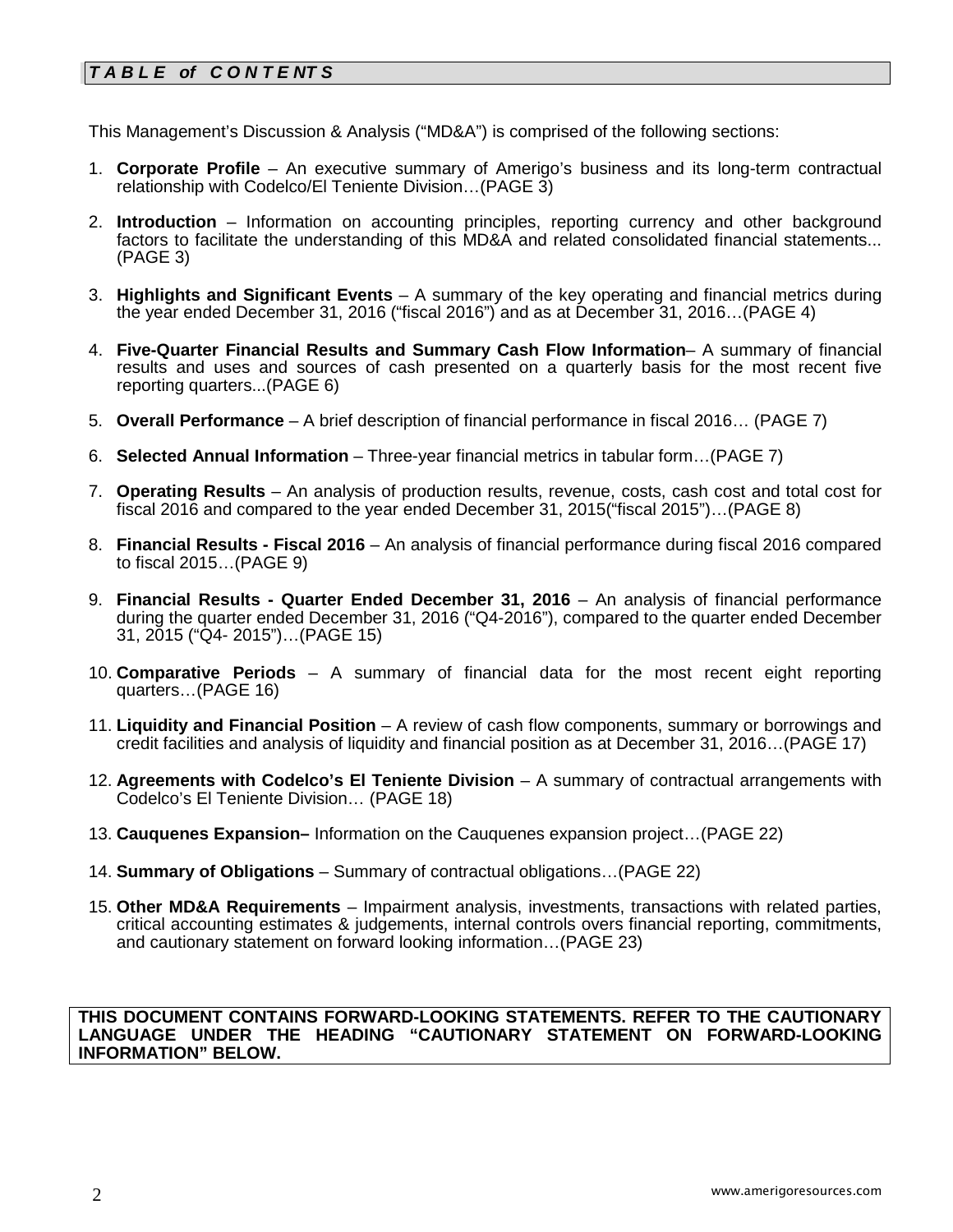### *AMOUNTS REPORTED IN U.S. DOLLARS, EXCEPT WHERE INDICATED OTHERWISE.*

#### *CORPORATE PROFILE*

Amerigo Resources Ltd. ("Amerigo" or the "Company") owns a 100% interest in Minera Valle Central S.A. ("MVC"), a Chilean company engaged in the production of copper and molybdenum concentrates.

MVC has a long-term contractual relationship with the El Teniente Division ("DET") of Corporación Nacional del Cobre de Chile ("Codelco") to process fresh and historic tailings from Codelco's El Teniente mine, the world's largest underground copper mine, in production since 1905.

Effective January 1, 2015 and up to December 31, 2022, MVC's production of copper concentrates is being conducted under a tolling agreement with DET under which title to the copper concentrates produced by MVC remains with DET and MVC earns tolling revenue, calculated as gross revenue for copper produced at applicable market prices, net of notional items (treatment and refining charges, DET copper royalties and transportation costs). Refer to **Agreements with Codelco's El Teniente Division**  (page 20).

MVC completed the first phase of development of the higher grade Cauquenes historic tailings deposit in December 2015, extending MVC's life to at least 2037. Completion of the first phase of expansion at Cauquenes has enabled Amerigo to generate record production in 2016.

MVC also has an agreement with Chile's Minera Maricunga ("Maricunga"), under which MVC purchases Maricunga copper concentrate, dries the material and delivers the blended concentrates through its tolling contract with DET, and a molybdenum sales agreement with Chile's Molibdenos y Metales S.A. ("Molymet").

Amerigo's shares are listed for trading on the Toronto Stock Exchange ("TSX") and the OTCQX Stock Exchange in the United States.

#### *INTRODUCTION*

The following MD&A of the results of operations and financial position of Amerigo together with its subsidiaries (collectively, the "Group"), is prepared as of February 20, 2017, and should be read in conjunction with the Company's audited consolidated financial statements and related notes for the years ended December 31, 2016 and December 31, 2015.

This MD&A's objective is to help the reader understand the factors affecting the Group's current and future financial performance.

The Company's financial statements are reported under International Financial Reporting Standards ("IFRS") issued by the International Accounting Standards Board ("IASB"). The disclosure of financial data and results in this MD&A is also reported under IFRS, except non-GAAP measures which are indicated as such.

Reference is made in this MD&A to various non-GAAP measures such as cash cost and total cost, which are terms that do not have a standardized meaning but are widely used as performance indicators in the mining industry. A tabular reconciliation of the Group's cash and total costs to tolling and production costs in 2016 and 2015 is presented on page 13.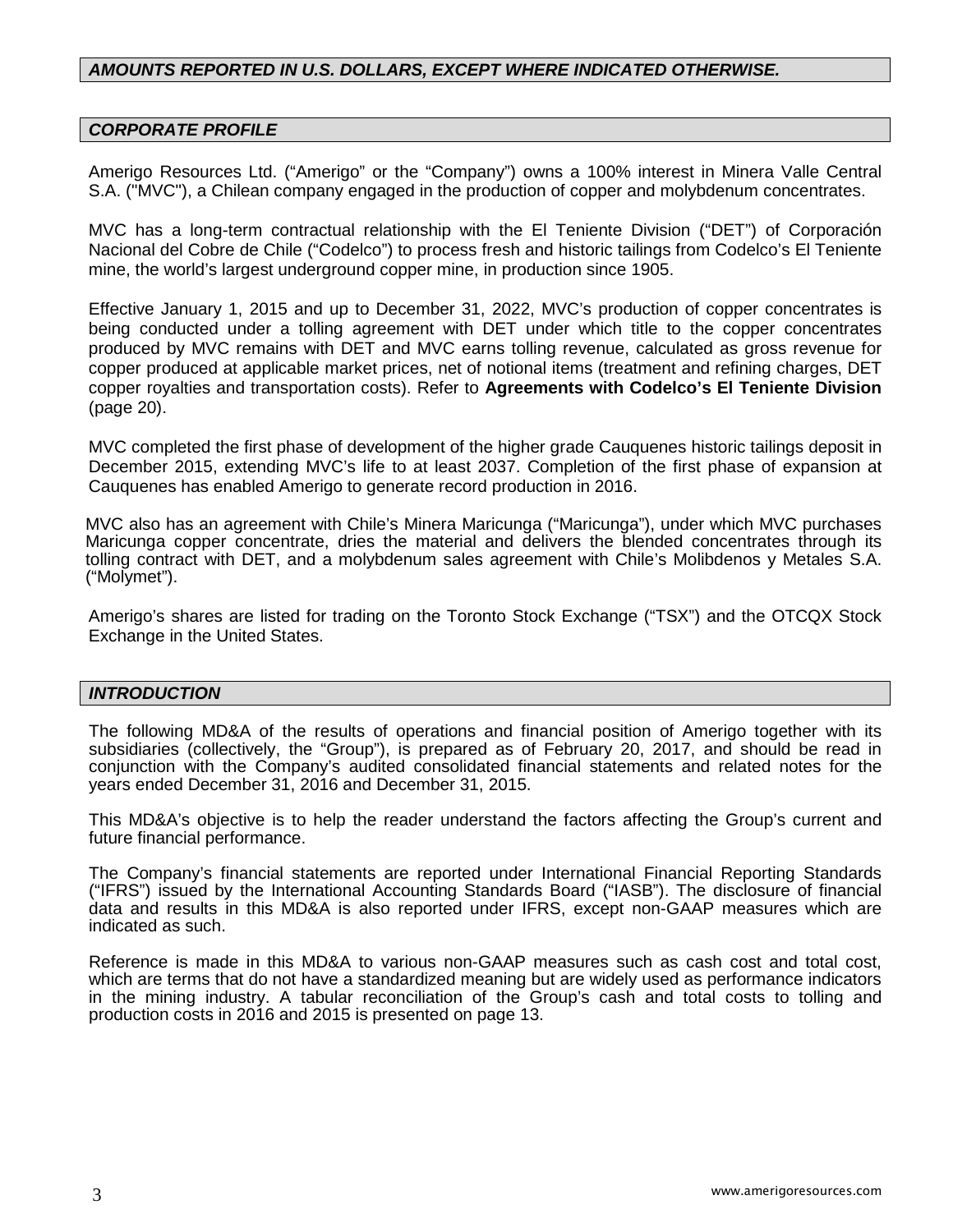### **Comparative Annual Overview**

|                                                   | Years ended December 31, |           |           |       |  |
|---------------------------------------------------|--------------------------|-----------|-----------|-------|--|
|                                                   | 2016                     | 2015      | Change    |       |  |
|                                                   |                          |           |           | %     |  |
| Copper produced <sup>1,2</sup> , million pounds   | 56.8                     | 37.3      | 19.5      | 52%   |  |
| Copper delivered <sup>1,2</sup> , million pounds  | 56.3                     | 37.2      | 19.1      | 51%   |  |
| Percentage of production from historic tailings   | 58%                      | 29%       | 29%       | 100%  |  |
| Revenue (\$ thousands) °                          | 91.388                   | 52,623    | 38,765    | 74%   |  |
| DET notional copper royalties (\$ thousands)      | 20,646                   | 13,674    | 6,972     | 51%   |  |
| Tolling and production costs (\$ thousands)       | 92,011                   | 65,656    | 26,355    | 40%   |  |
| Gross loss (\$ thousands) <sup>5</sup>            | (623)                    | (13,033)  | (12, 410) | (95%) |  |
| Net loss (\$ thousands)                           | (7,531)                  | (16, 933) | (9,402)   | (56%) |  |
| Operating cash flow (\$ thousands) 4              | 9,555                    | (4,998)   | 14,553    | 291%  |  |
| Cash flow paid for plant expansion (\$ thousands) | (8, 339)                 | (52, 391) | (44,052)  | (84%) |  |
| Cash and cash equivalents (\$ thousands)          | 15,921                   | 9,032     | 6,889     | 76%   |  |
| Borrowings (\$ thousands)                         | 69,847                   | 72,645    | (2,798)   | (4% ) |  |
| Gross copper tolling price (\$/lb)                | 2.25                     | 2.47      | (0.22)    | (9%)  |  |

1 Copper production is conducted under tolling agreements with DET and Maricunga.<br>2 Perudas 4.3 million pounds produced from Couguenos in 2015. For accounting

2 Includes 4.3 million pounds produced from Cauquenes in 2015. For accounting purposes revenue of \$5.1 million and costs of \$5.9 million associated with the Cauquenes production were excluded from operating results, cash cost and total cost calculations and accounted for as a \$0.8 million pre-operating charge to capital expenditures ("Capex").

<sup>3</sup> Revenue is reported net of notional items (smelting and refining charges, DET notional copper royalties and transportation costs).<br>Operating cash flow before changes in non-cash working capital.

<sup>4</sup> Operating cash flow before changes in non-cash working capital.<br><sup>5</sup> Total borrowings at December 31, 2016 include short and long term portions of \$10.7 and \$59.1 million respectively.

### **Financial results**

- Gross tolling revenue was \$124.4 million (2015: \$73.8 million), mainly due to a 52% increase in copper production. The Group's recorded copper tolling price was \$2.25/lb (2015: \$2.47/lb). Molybdenum production was restarted in H2-2016. Revenue after notional items was \$91.4 million (2015: \$52.6 million). In 2015, pre-operating revenue of \$5.1 million from Cauquenes was excluded from revenue.
- Tolling and production costs were \$92.0 million (2015: \$65.7 million), an increase of 40% driven by a 52% increase in copper production. Pre-operating costs of \$5.9 million from Cauquenes were excluded from 2015 tolling and production costs. Unit tolling and production costs were \$1.64/lb (2015: \$1.76/lb).
- Cash cost (a non-GAAP measure equal to the aggregate of smelting and refining charges, tolling/production costs net of inventory adjustments and administration costs, net of by-product credits, page 13) before DET notional copper royalties and DET molybdenum royalties decreased to \$1.73/lb (2015: \$2.18/lb) due to higher production.
- Total cost (a non-GAAP measure equal to the aggregate of cash cost, DET notional copper royalties and DET molybdenum royalties of \$0.38/lb and depreciation of \$0.25/lb, page 13) decreased to \$2.36/lb (2015: \$2.85/lb), due to lower cash cost.
- Gross loss was \$0.6 million (2015: \$13.0 million) and net loss was \$7.5 million (2015: \$16.9 million).
- In 2016, the Group generated operating cash before changes in non-cash working capital of \$9.6 million (2015: used cash flow in operations before changes in non-cash working capital of \$5.0 million).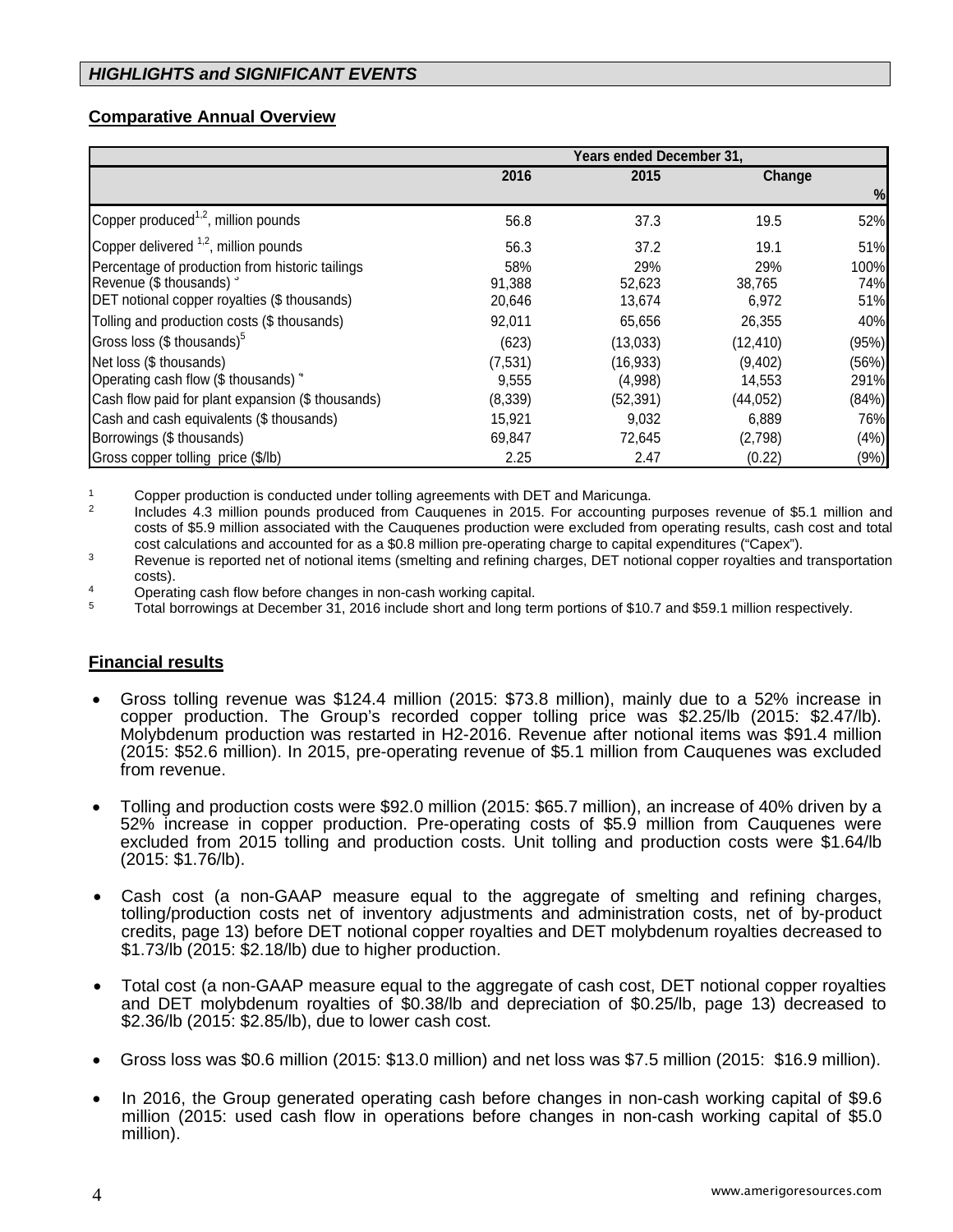### **Production**

- 2016 production was 56.8 million pounds of copper, 52% higher than the 37.3 million pounds produced in 2015.
- 2016 copper production includes 32.7 million pounds from Cauquenes, 21.1 million pounds from fresh tailings and 3.0 million pounds from Maricunga.
- The ramp-up in production from Cauquenes in 2016 progressed in line with expectations. Average tonnes per day ("tpd") of 61,615 exceeded design rates of 60,000 tpd and plant recovery averaged 31.1% in the year. In Q4-2016 MVC achieved the project completion criteria set by the lenders who financed phase one of the Cauquenes expansion.
- Molybdenum production restarted in August 2016, with an annual production of 0.5 million pounds. The operation of the molybdenum plant has been outsourced to a subcontractor who refurbished the plant with a \$1.0 million Capex investment which is being paid by MVC over the course of three years.

#### **Cash and Working Capital**

- The Group's cash balance was \$15.9 million at December 31, 2016 (December 31, 2015: \$9.0 million), with working capital of \$0.6 million (December 31, 2015: working capital deficiency of \$6.0 million).
- The Group's cash balance at December 31, 2016 includes \$9.2 million in operating accounts and \$6.7 million in a debt service reserve account "(DSRA"), required under the terms and provisions of MVC's finance agreement with the lenders who financed the first phase of the Cauquenes expansion. Funds in the DSRA must be used to: /i/ pay the principal and interest of the bank loan and the amounts owing under a related interest rate swap if MVC has insufficient funds to make these payments and /ii/ fund MVC's operating expenses. If it becomes necessary to fund MVC's operations with funds from the DSRA, MVC must replenish into the DSRA at each month end the funds necessary to maintain a balance equal to one hundred percent of the sum of the principal and interest pursuant to the bank loan and the interest rate swap that are payable in respect of the following six months.

### **Outlook**

- MVC estimates 2017 production of 60.0 to 65.0 million pounds of copper at an annual cash cost (page 13) of \$1.60 to \$1.75/lb.
- MVC expects to produce 1.5 million pounds of molybdenum.
- Amerigo is advancing debt financing discussions to complete the construction of phase two of the Cauquenes expansion project in the second half of 2018. The project has an estimated cost of \$30.0 million and is planned to increase production to 87.0 million pounds of copper per year, at an estimated cash cost of \$1.40/lb.
- Refer to **Cautionary Statement on Forward Looking Information** (page 28).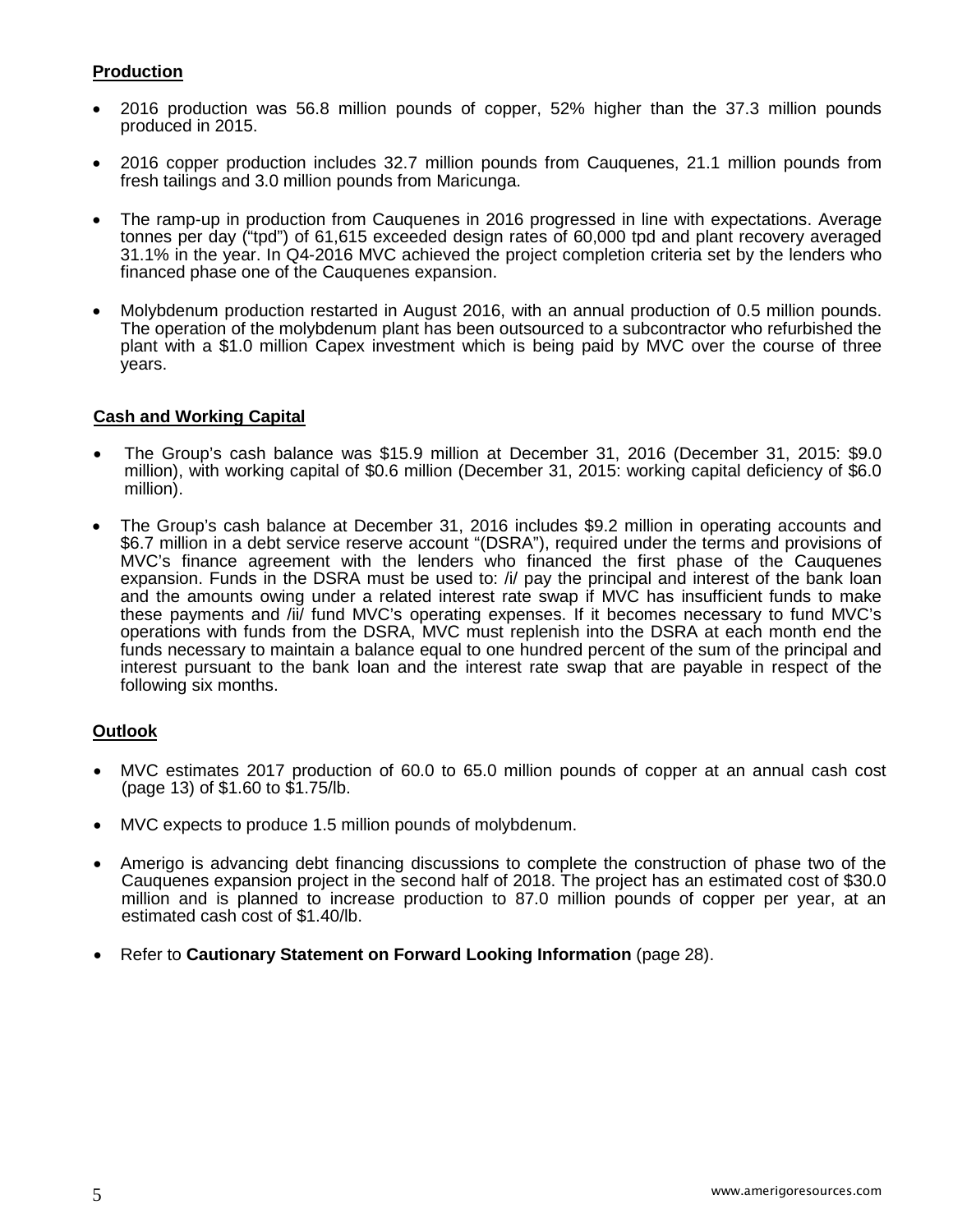# *SUMMARY OF FINANCIAL RESULTS Q4-2015 TO Q4-2016 <sup>1</sup>*

|                                                     | Q4-2016   | Q3-2016   | Q2-2016   | Q1-2016   | Q4-2015   |
|-----------------------------------------------------|-----------|-----------|-----------|-----------|-----------|
| Copper production, million pounds                   | 13.591    | 16.027    | 14.355    | 12.855    | 10.860    |
| Copper deliveries, million pounds                   | 13.417    | 15.599    | 14.509    | 12.746    | 10.737    |
| Financial results (\$ thousands)                    |           |           |           |           |           |
| Revenue                                             |           |           |           |           |           |
| Gross tolling revenue                               | 36,571    | 32,500    | 28,361    | 26,997    | 11,006    |
| Notional items deducted from gross tolling revenue: |           |           |           |           |           |
| Smelting and refining                               | (4,678)   | (5, 246)  | (4,784)   | (4,509)   | (2, 439)  |
| DET notional royalties - copper                     | (5,731)   | (5, 495)  | (4,985)   | (4, 435)  | (2,328)   |
| Transportation                                      | (393)     | (460)     | (401)     | (364)     | (194)     |
|                                                     | 25,769    | 21,299    | 18,191    | 17,689    | 6,045     |
| Molybdenum and other revenue                        | 3,704     | 2,084     | 1,085     | 1,566     | 1,764     |
|                                                     | 29,473    | 23,383    | 19,276    | 19,255    | 7,809     |
| Tolling costs                                       |           |           |           |           |           |
| Tolling and production costs                        | (18, 763) | (19, 845) | (18,018)  | (17, 229) | (10, 646) |
| DET royalties - molybdenum                          | (193)     | (84)      |           |           |           |
| Depreciation and amortization                       | (3,319)   | (3,295)   | (3,301)   | (3,292)   | (1,659)   |
| Administration                                      | (1, 340)  | (1,076)   | (1, 119)  | (1, 136)  | (956)     |
|                                                     | (23, 615) | (24, 300) | (22, 438) | (21, 657) | (13, 261) |
| Gross profit (loss)                                 | 5,858     | (917)     | (3, 162)  | (2,402)   | (5, 452)  |
| Other expenses                                      |           |           |           |           |           |
| Office and general expenses                         | (101)     | (278)     | (113)     | (281)     | (86)      |
| Salaries, management and professional fees          | (925)     | (346)     | (399)     | (513)     | (603)     |
| Share-based payment compensation                    | (11)      | (28)      | (58)      | (60)      | (15)      |
|                                                     | (1,037)   | (652)     | (570)     | (854)     | (704)     |
| Other expenses                                      |           |           |           |           |           |
| Foreign exchange (expense) gain                     | (128)     | (113)     | 378       | 571       | (326)     |
| Impairment charges                                  |           |           |           |           | (1, 427)  |
| Other gains                                         | 10        | 96        | 97        | 30        | 4         |
|                                                     | (118)     | (17)      | 475       | 601       | (1,749)   |
| Royalty derivative                                  | (231)     | 254       | 439       | (917)     | 2,285     |
|                                                     | (1, 386)  | (415)     | 344       | (1, 170)  | (168)     |
| Operating profit (loss)                             | 4,472     | (1, 332)  | (2,818)   | (3, 572)  | (5,620)   |
| Finance expense                                     | (1, 105)  | (973)     | (1, 389)  | (1,488)   | (83)      |
| Earnings (loss before taxes)                        | 3,367     | (2,305)   | (4,207)   | (5,060)   | (5,703)   |
| Income tax (expense) recovery                       | (383)     | (240)     | 594       | 703       | 1,030     |
| Earnings (loss) for the period                      | 2,984     | (2, 545)  | (3,613)   | (4, 357)  | (4, 673)  |
|                                                     |           |           |           |           |           |
|                                                     |           |           |           |           |           |
| Earnings (loss) per share - basic                   | 0.02      | (0.02)    | (0.02)    | (0.03)    | (0.03)    |
| Earnings (loss) per share - diluted                 | 0.02      | (0.02)    | (0.02)    | (0.03)    | (0.03)    |
| Unit tolling and production costs                   | 1.76      | 1.56      | 1.55      | 1.70      | 1.23      |
| Cash cost $(\frac{5}{lb})^1$                        | 1.87      | 1.60      | 1.65      | 1.81      | 2.16      |
| Total cost (\$/lb) <sup>1</sup>                     | 2.60      | 2.18      | 2.25      | 2.45      | 2.84      |
| Uses and sources of cash (\$thousands)              |           |           |           |           |           |
| Operating cash flow before working capital changes  | 7,051     | 1,656     | (595)     | 1,443     | (3, 105)  |
| Operating cash flow after working capital changes   | 567       | 10,188    | 7,139     | 1,513     | 1,826     |
| Cash used in investing activities                   | (1, 145)  | (1, 341)  | (2, 138)  | (3,714)   | (12, 216) |
| Financing (repayments) proceeds                     | (4, 367)  | 3,000     | (7,673)   | 4,380     | 9,783     |
| Ending cash balance                                 | 15,921    | 21,056    | 9,043     | 11,757    | 9,032     |

<sup>1</sup> Cash and total costs are non-GAAP measures. Refer to page 13 for the basis of reconciliation of these measures to tolling and production costs.

A discussion on key quarterly variances (revenue and tolling and production costs) can be found in pages 16 and 17.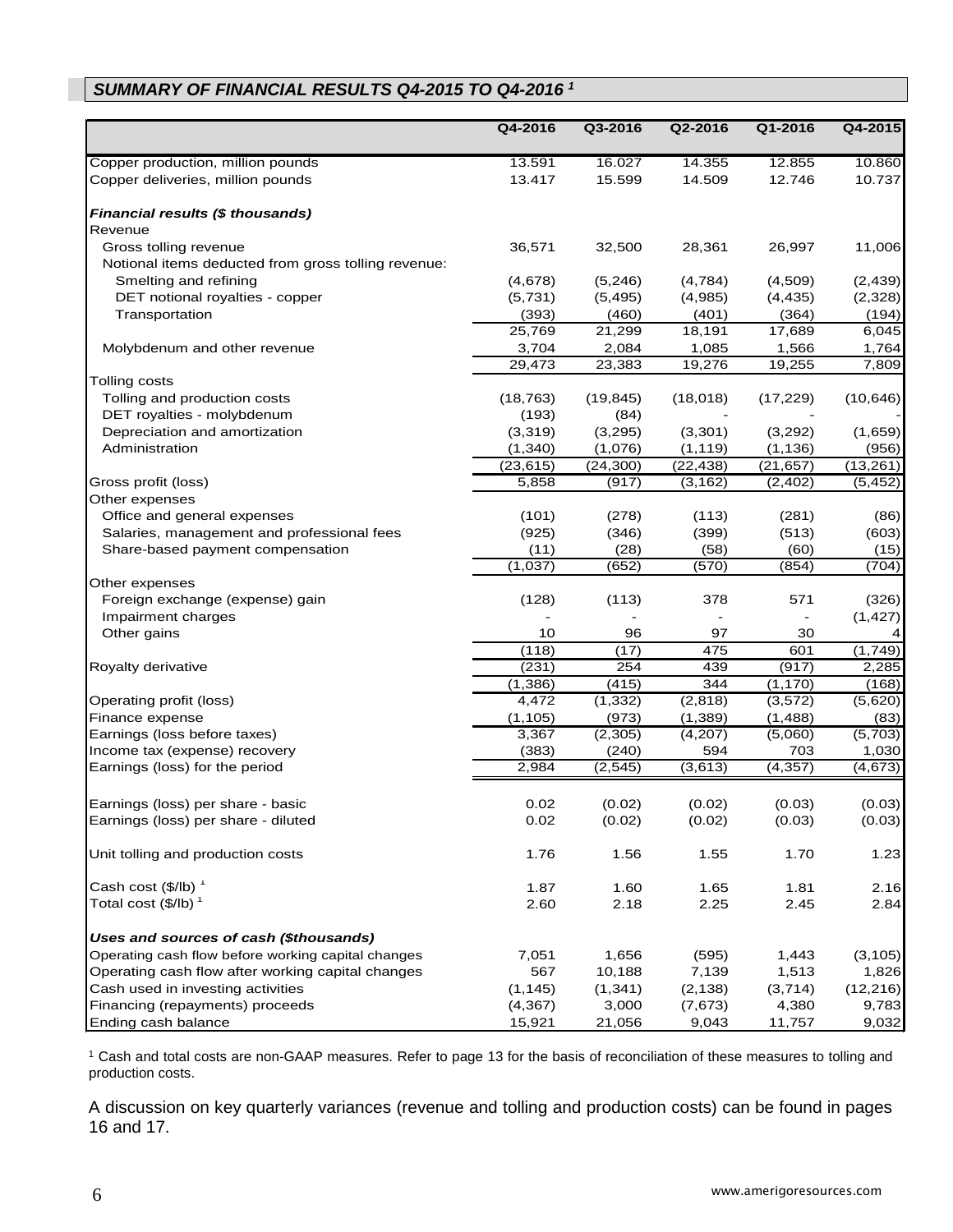#### *OVERALL PERFORMANCE*

In 2016 the Group posted a net loss of \$7.5 million (2015: net loss of \$16.9 million). The improvement is the result of higher copper production at MVC, however the average copper price of \$2.25/lb realized in 2016 was too low to generate profits (2015: \$2.47/lb).

Revenue in 2016 was \$91.4 million (2015: \$52.6 million). In 2015 revenue of \$5.1 million and tolling costs of \$5.9 million from the Cauquenes operations were excluded from operating results and from the computation of cash cost, total cost and unit costs as the project was still being commissioned that year.

The Group generated operating cash before changes in non-cash working capital accounts of \$9.6 million (2015: used operating cash before changes in non-cash working capital accounts of \$5.0 million). Including the effect of changes in non-cash working capital accounts, the Group generated operating cash flow of \$19.4 million (2015: used operating cash including the effect of changes in non-cash working capital accounts of \$26.5 million).

At December 31, 2016, the Group had cash and cash equivalents of \$15.9 million (2015: \$9.0 million) and working capital of \$0.6 million (2015: working capital deficiency of \$6.0 million).

#### *SELECTED ANNUAL FINANCIAL INFORMATION*

The following information has been extracted from the Company's audited consolidated financial statements for the years ended December 31, 2016, 2015 and 2014.

|                           | Year ended<br>December 31,<br>2016 | Year ended<br>December 31,<br>2015 | Year ended<br>December 31,<br>2014 |
|---------------------------|------------------------------------|------------------------------------|------------------------------------|
| Total revenue (thousands) | \$91,388                           | \$52,623                           | \$119,622                          |
| Net loss (thousands)      | (7, 531)                           | (16, 933)                          | (10, 702)                          |
| Loss per share            | (0.04)                             | (0.10)                             | (0.06)                             |
| Diluted loss per share    | (0.04)                             | (0.10)                             | (0.06)                             |

|                                       | At December 31, | At December 31, | At December 31, |
|---------------------------------------|-----------------|-----------------|-----------------|
|                                       | 2016            | 2015            | 2014            |
| Total assets                          | \$221,686       | \$220,210       | \$180,155       |
| Total long-term financial liabilities | 68,676          | 64.039          | 11,494          |

Long term financial liabilities at December 31, 2016 were comprised of: long-term portion of borrowings of \$59.1 million (2015: \$54.7 million, 2014: \$nil), severance provisions of \$0.8 million (2015: \$0.7 million, 2014: \$1.3 million), royalty derivative to related parties of \$7.4 million (2015: \$8.0 million, 2014: \$10.1 million), interest rate swap of \$0.1 million (2015: \$0.6 million, 2014: \$nil) and other non-current liabilities of \$1.2 million (2015: \$0.1 million, 2014: \$0.1 million).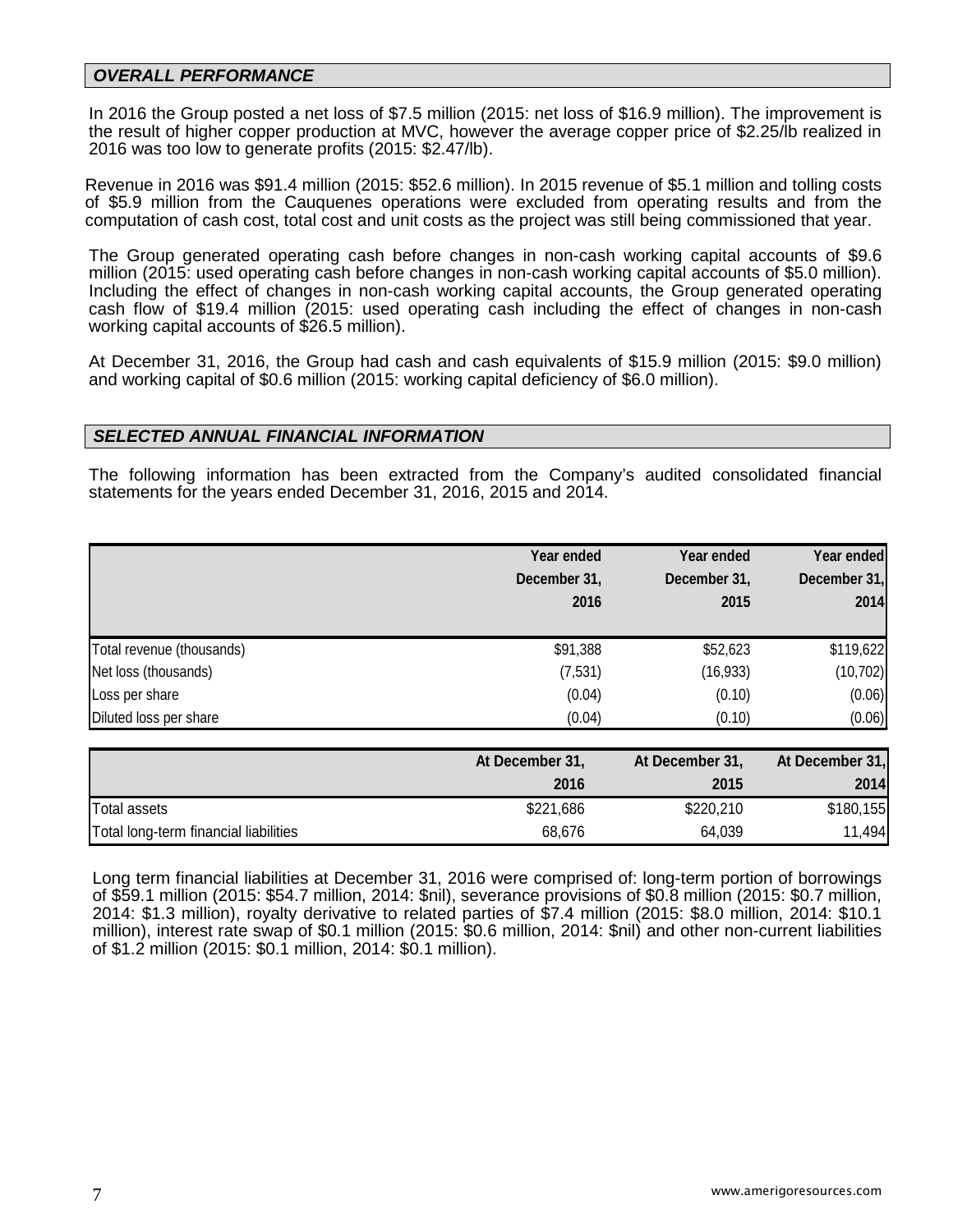#### *OPERATING RESULTS*

In 2016 MVC produced 56.8 million pounds of copper under tolling agreements with DET and Maricunga, 52% higher than 2015 production. Copper deliveries were 56.3 million pounds. 58% of MVC's copper production in 2016 was from the higher-grade Cauquenes historic tailings (2015: 29% production from lower-grade Colihues historic tailings).

MVC produced 21.1 million pounds of copper from El Teniente's fresh tailings in 2016.

Production from Cauquenes was 32.7 million pounds. The ramp up in the historic Cauquenes deposit progressed in line with expectations in the year and in Q4-2016 MVC achieved the project completion criteria set by the lenders who financed the first phase of the Cauquenes expansion.

Results in 2016 included 3.0 million pounds of copper produced and sold pursuant to the tolling contract with Maricunga (2015: 2.8 million pounds). Maricunga concentrate deliveries to MVC are expected to continue during the first half of 2017.

Molybdenum production restarted in Q3-2016 in response to the higher molybdenum content found in Cauquenes tailings and stronger molybdenum prices. To optimize costs, the operation of the molybdenum plant was outsourced to a subcontractor who refurbished the plant with a \$1.0 million investment payable by MVC over the course of three years. Molybdenum production in 2016 was 0.5 million pounds (2015: 0.1 million pounds).

While tolling and production costs increased to \$92.0 million in 2016 (2015: \$65.7 million) because of higher production, MVC's 2016's unit cash cost (page 13) decreased to \$1.73/lb (2015: \$2.18/lb).

#### **Production**

|                                           | 2016       | 2015         |
|-------------------------------------------|------------|--------------|
| <b>FRESH TAILINGS FROM EL TENIENTE</b>    |            |              |
| Tonnes processed                          | 42,031,933 | 44,472,506   |
| Copper grade (%)                          | 0.116%     | 0.116%       |
| Copper recovery                           | 19.6%      | 21.0%        |
| Copper produced (lbs)                     | 21,088,624 | 23,787,332   |
| <b>HISTORIC TAILINGS FROM EL TENIENTE</b> |            |              |
| Tonnes processed                          | 20,639,169 | 11,629,680   |
| Copper grade (%)                          | 0.232%     | 0.224%       |
| Copper recovery                           | 31.1%      | 18.8%        |
| Copper produced (lbs)                     | 32,746,180 | 10,778,830   |
| TOLL PROCESSING FROM MARICUNGA            |            |              |
| Copper produced (lbs)                     | 2,993,644  | 2,771,296    |
| <b>COPPER</b>                             |            |              |
| Total copper produced (lbs)               | 56,828,448 | 37, 337, 458 |
| Total copper delivered to DET (lbs)       | 56,271,691 | 37,248,113   |
| <b>MOLYBDENUM</b>                         |            |              |
| Total molybdenum produced (lbs)           | 469,175    | 97,883       |
| Total molybdenum sold (lbs)               | 458,348    | 108,973      |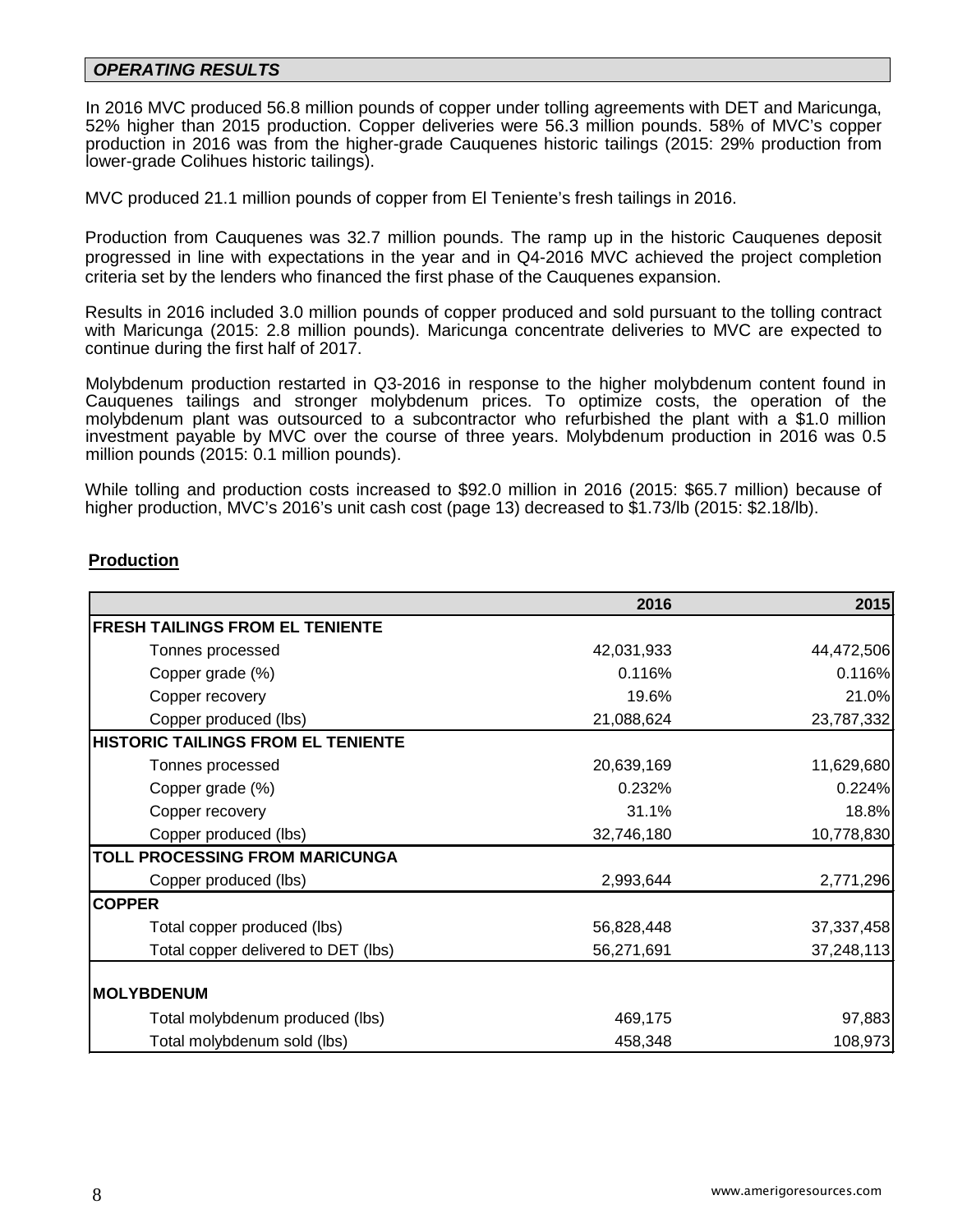#### *FINANCIAL RESULTS – 2016*

The Group posted a net loss of \$7.5 million (\$0.04 basic and diluted loss per share) (2015: net loss of \$16.9 million and \$0.10 basic and diluted loss per share) because of higher copper production, notwithstanding lower metal prices.

### **Revenue**

Revenue in 2016 was \$91.4 million (2015: \$52.6 million).

|                                                                                          | 2016       |      | 2015      |
|------------------------------------------------------------------------------------------|------------|------|-----------|
| Average LME copper price per pound                                                       | \$<br>2.21 | - \$ | 2.50      |
| Gross tolling revenue (thousands)<br>Notional items deducted from gross tolling revenue: | 124,429 \$ |      | 73,839    |
| Smelting and refining charges (thousands)                                                | (19, 217)  |      | (12, 864) |
| DET copper royalties (thousands)                                                         | (20, 646)  |      | (13, 674) |
| Transportation costs (thousands)                                                         | (1,618)    |      | (1,050)   |
| Copper net revenue (thousands)                                                           | 82,948     |      | 46,251    |
| Molybdenum & Maricunga tolling revenue (thousands)                                       | 8,440      |      | 6,372     |
| Total revenue (thousands)                                                                | 91,388 \$  |      | 52,623    |
| Company's gross copper tolling price per pound <sup>1</sup>                              | $2.25$ \$  |      | 2.47      |
| Company's gross molybdenum price per pound <sup>2</sup>                                  | $6.72$ \$  |      | 8.41      |

<sup>1</sup> Copper recorded price for the period before smelting and refining charges, DET notional copper royalties, transportation costs and settlement adjustments to prior quarters' sales.

<sup>2</sup> Molybdenum recorded price for the period before roasting charges and settlement adjustments to prior quarters' sales.

Production of copper concentrates by MVC is being conducted under a tolling agreement with DET for the period from January 1, 2015 to December 31, 2022, under which title to the copper concentrates produced by MVC is retained by DET and MVC earns tolling revenue, calculated as gross revenue for copper produced at applicable market prices, net of notional items (treatment and refining charges, DET copper royalties and transportation costs). The notional DET copper royalties precisely mimic the former copper royalty arrangements between MVC and DET.

MVC's compensation is determined in accordance with annual industry benchmarks for pricing terms and smelting and refining charges, and in 2016 was based on the average London Metal Exchange ("LME") copper price for the third month following the delivery of copper concentrates produced under the tolling agreement ("M+3"). Accordingly, final pricing for copper produced by MVC in 2016 is being determined based on the average LME copper price of the third month following delivery of copper produced under the tolling agreement.

The average LME copper price in 2016 was \$2.21/lb (2015: \$2.50/lb) and the Group's recorded copper tolling price was \$2.25/lb (2015: \$2.47/lb). The difference between the average LME copper price and the Group's recorded tolling price results from the pricing terms that applied in the period.

At December 31, 2016, the provisional copper price used by MVC was \$2.57/lb. A 10% increase or decrease from that price would result in price-driven revenue settlement adjustments of \$3.5 million.

As of 2015, DET royalties on copper production are a notional item deducted from gross tolling revenue. In 2016, DET notional copper royalties were \$20.6 million, \$6.9 million higher than in 2015, due to higher production. The terms for DET notional copper royalties and molybdenum royalties are disclosed under **Agreements with Codelco's El Teniente Division** (page 20).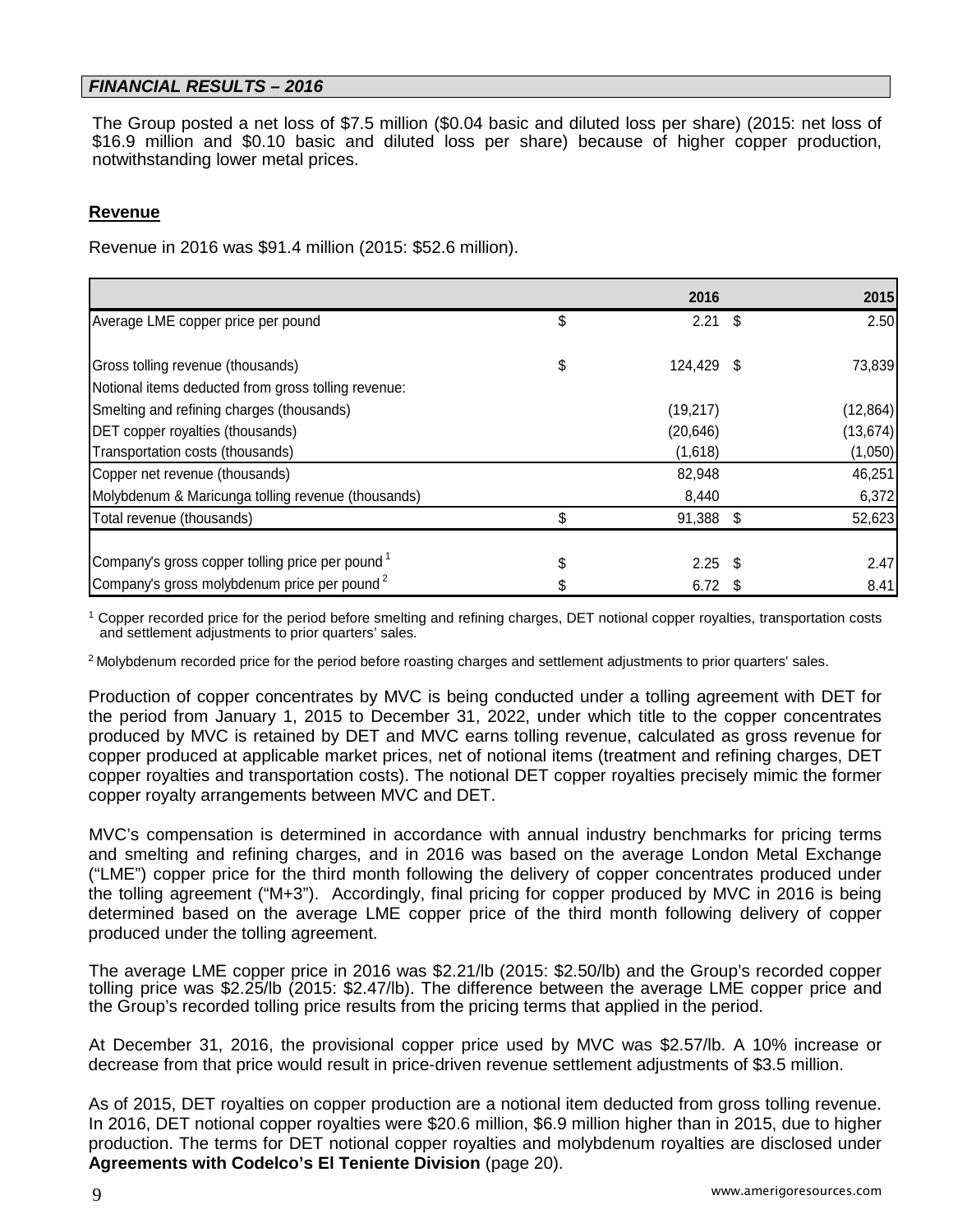Also, effective 2015, transportation is a notional item deducted from gross tolling revenue. Transportation was \$1.6 million in 2016 (2015: \$1.1 million).

MVC's molybdenum sales price in 2016 was \$6.72/lb. MVC's sales agreement with Molymet provided in 2016 that the sale price was the average market price for the third month after delivery. Sales of molybdenum were provisionally priced at the average Platt's molybdenum dealer oxide price which for December 31, 2016 was \$6.58/lb.

### **Tolling and Production Costs**

| (Expressed in thousands)                  | 2016         |      | 2015   |
|-------------------------------------------|--------------|------|--------|
| Direct tolling and production costs       |              |      |        |
| Power costs                               | \$<br>28,064 | - \$ | 20,051 |
| Grinding media                            | 7,753        |      | 7,025  |
| Labour costs                              | 10,582       |      | 7,780  |
| Other direct tolling / production costs   | 27,457       |      | 19,900 |
|                                           | 73,856       |      | 54,756 |
| DET royalties - molybdenum                | 277          |      |        |
| Depreciation and amortization             | 13,207       |      | 6,699  |
| Administration                            | 4,671        |      | 4,201  |
| Tolling and production costs              | \$<br>92,011 | \$   | 65,656 |
| Unit tolling and production costs (\$/lb) | 1.64         |      | 1.76   |

Direct tolling and production cost was \$73.9 million (2015: \$54.8 million), a cost increase of 35% resulting from higher copper production. Cauquenes tolling and production costs of \$5.9 million were excluded from operating results in 2015 as they were determined to be pre-operating expenses.

Power costs increased by \$8.0 million or 40% compared to 2015, following an increase of 52% in copper production.

Grinding media costs of \$7.8 million were 10% higher than in 2015 due to an increase in production, offset by lower steel prices and more efficient grinding operations at MVC.

Direct labour costs were \$10.6 million in 2016 (2015: \$ 7.8 million), increased by signing bonuses of \$1.5 million to MVC workers upon signing a 3-year collective agreement, higher production bonuses achieved at MVC and the internalization of certain functions that used to be sub-contracted.

Other direct tolling costs increased by \$7.6 million to \$27.5 million. The most relevant other direct tolling and production costs are summarized in the following tables: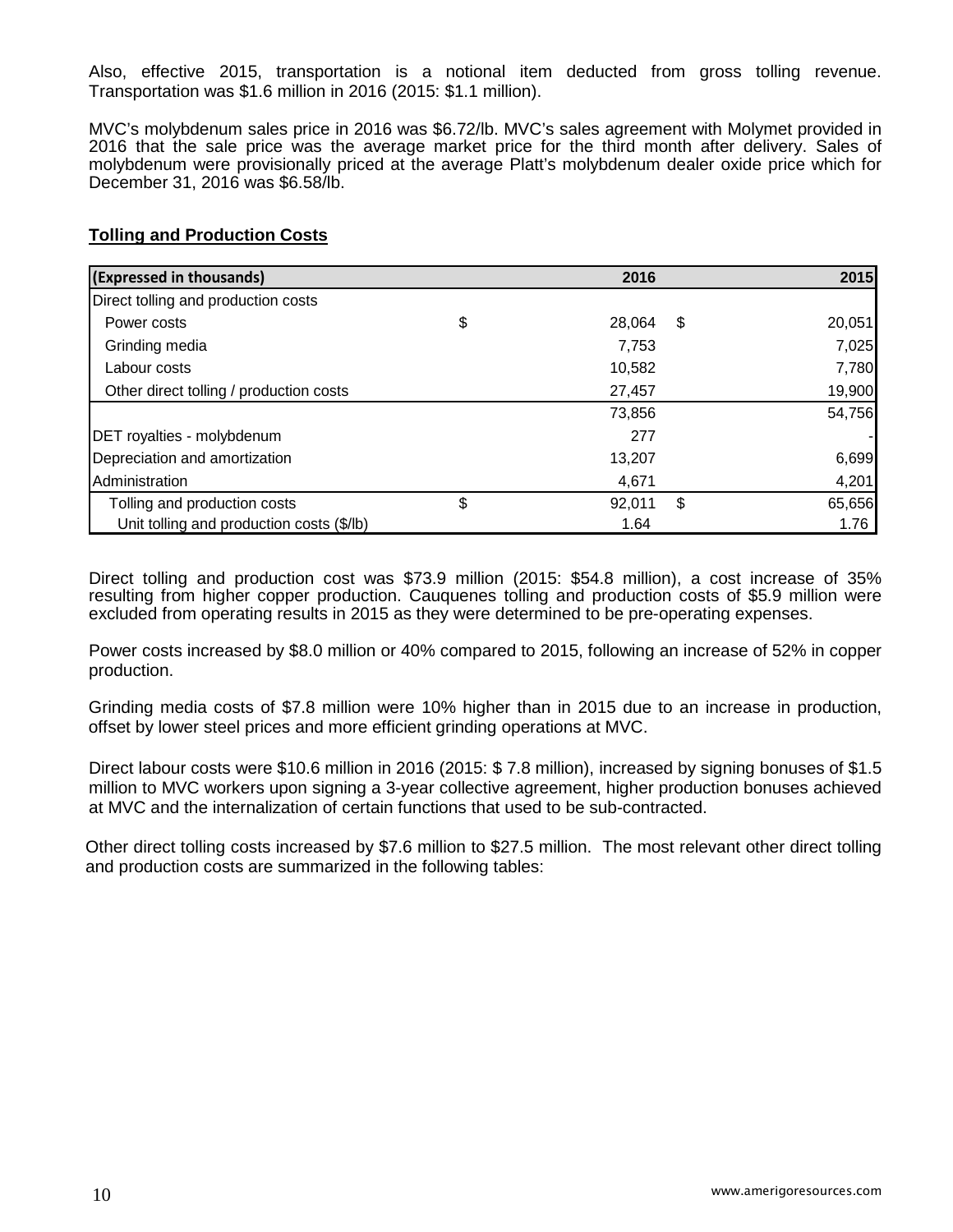| (Expressed in thousands)                                | 2016         | 2015         |
|---------------------------------------------------------|--------------|--------------|
| Other direct production costs                           |              |              |
| Historic tailings extraction                            | \$<br>4,323  | \$<br>2,078  |
| Maintenance, excluding labour                           | 5,635        | 5,054        |
| Molybdenum production costs                             | 2,094        | 576          |
| Maricunga tolling cost                                  | 4,673        | 4,768        |
| Industrial water                                        | 2,173        | 1,556        |
| Copper reagents                                         | 1,870        | 1,247        |
| Subcontractors and support services                     | 1,772        | 1,948        |
| Filtration and all other direct copper production costs | 352          | 254          |
| Lime                                                    | 4,922        | 883          |
| Process control, environmental and safety               | 1,627        | 980          |
| Inventory adjustments                                   | (1,984)      | 556          |
|                                                         | \$<br>27,457 | \$<br>19,900 |

| (S/lb Cu)                                               | 2016   | 2015 |
|---------------------------------------------------------|--------|------|
| Other direct production costs                           |        |      |
| Historic tailings extraction                            | 0.08   | 0.07 |
| Maintenance, excluding labour                           | 0.10   | 0.16 |
| Molybdenum production costs                             | 0.04   | 0.02 |
| Maricunga tolling cost                                  | 0.09   | 0.15 |
| Industrial water                                        | 0.04   | 0.05 |
| Copper reagents                                         | 0.03   | 0.04 |
| Subcontractors and support services                     | 0.03   | 0.06 |
| Filtration and all other direct copper production costs | 0.01   | 0.01 |
| Lime                                                    | 0.09   | 0.03 |
| Process control, environmental and safety               | 0.03   | 0.03 |
| Inventory adjustments                                   | (0.04) | 0.02 |
|                                                         | 0.51   | 0.63 |

Other direct costs increased by \$7.6 million in 2016 compared to 2015. The most significant increases were: \$4.0 million in lime costs (more lime is needed to process Cauquenes tailings), \$2.2 million in historic tailings extraction costs (there was limited historic tailings production in 2015), and \$1.5 million in molybdenum production costs (there was also limited production of molybdenum in 2015). Excluding these major cost variances, the aggregate of other direct costs decreased \$0.1 million in 2016 compared to 2015.

Depreciation and amortization increased to \$13.2 million (2015: \$6.7 million), as the Cauquenes expansion started to be depreciated in 2016.

Administration expenses were \$4.7 million in 2016 (2015: \$4.2 million).

### **Other expenses**

Other expenses of \$2.6 million (2015: \$4.8 million) are costs not related to MVC's production operations, and are comprised of the following:

• General and administration expenses of \$3.1 million (2015: \$3.0 million) which include salaries, management and professional fees of \$2.2 million (2015: \$2.0 million), office and general expenses of \$0.8 million in 2016 and 2015 and share-based payments of \$0.2 million in both years.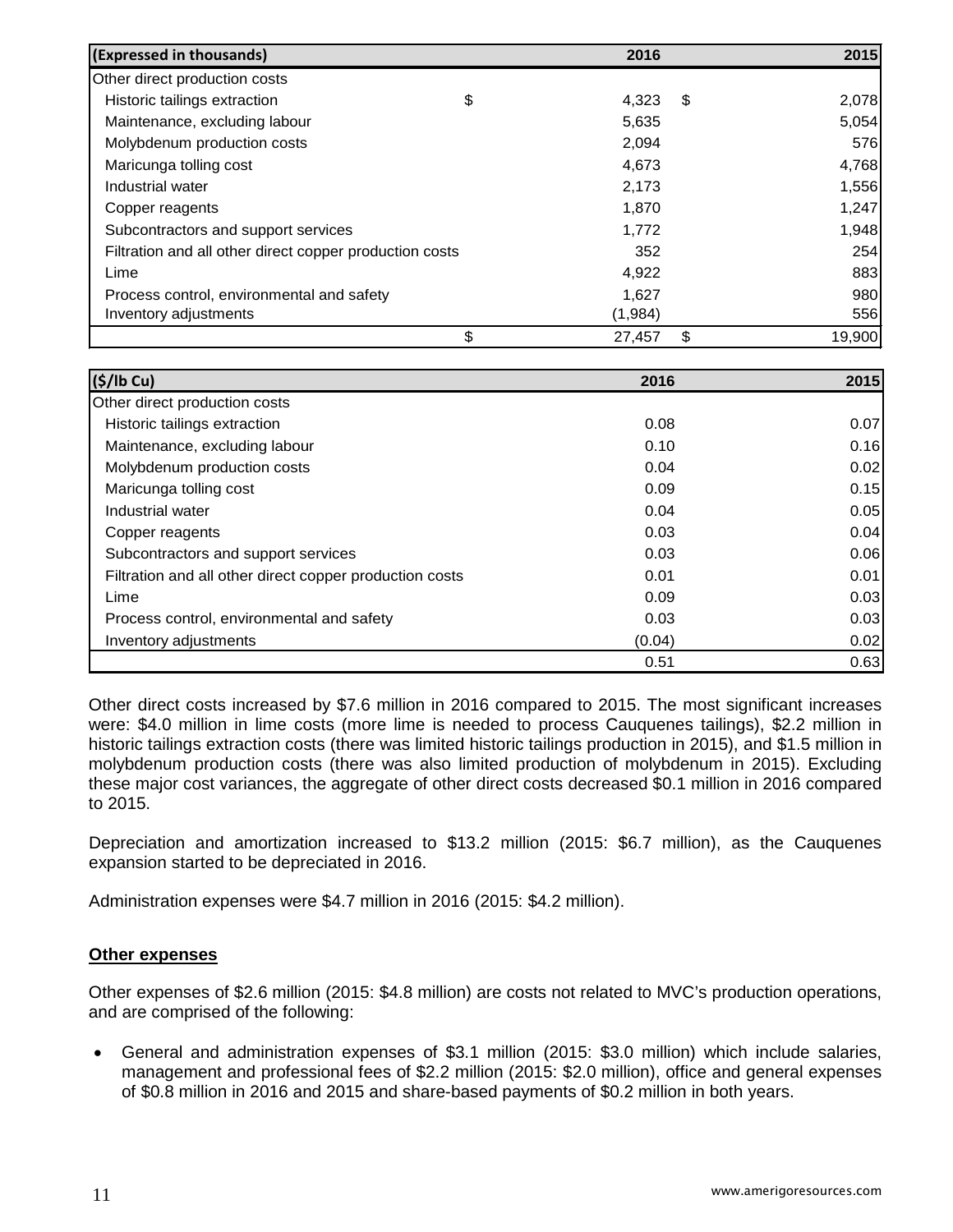- Other gains of \$0.9 million (2015: other expenses of \$3.4 million) are comprised of a foreign exchange gain of \$0.7 million (2015: expense of \$1.8 million), other gains of \$0.2 million (2015: \$0.1 million) and in 2015 impairment charges of \$1.7 million (including a \$1.4 million impairment of Colihues equipment determined not to be usable in future operations and impairment charges of \$0.3 million on the Candente Copper investment). Most of the foreign exchange gains recorded in 2016 were at the MVC, which has a US dollar functional currency, in respect of transactions carried out in Chilean pesos ("CLP").
- An expense in royalty derivative to related parties of \$0.5 million (2015: gain of \$1.5 million), which includes actual royalty dividends to related parties of \$1.0 million (2015: \$0.5 million) and a decrease in the fair value of the derivative of \$0.5 million (2015: decrease in fair value of \$2.1 million). Decreases in the fair value of the derivative were the result of higher discount rates driven by higher expected risk adjusted borrowing rates.

#### **Finance expense**

The Group recorded finance expense of \$5.0 million (2015: \$1.0 million) which includes finance, commitment and interest charges and a change in value on an interest rate swap.

#### **Taxes**

Income tax recovery was \$0.7 million (2015: recovery of \$2.0 million), including a current income tax recovery of \$2.7 million (2015: recovery of \$4.1 million) and deferred tax expense of \$2.0 million (2015: \$2.1 million) in respect of changes to deferred income tax liabilities. Deferred income tax results predominantly from the differences between the book and tax values of MVC's property, plant and equipment. Deferred tax liabilities do not represent income tax due in Chile on a current basis.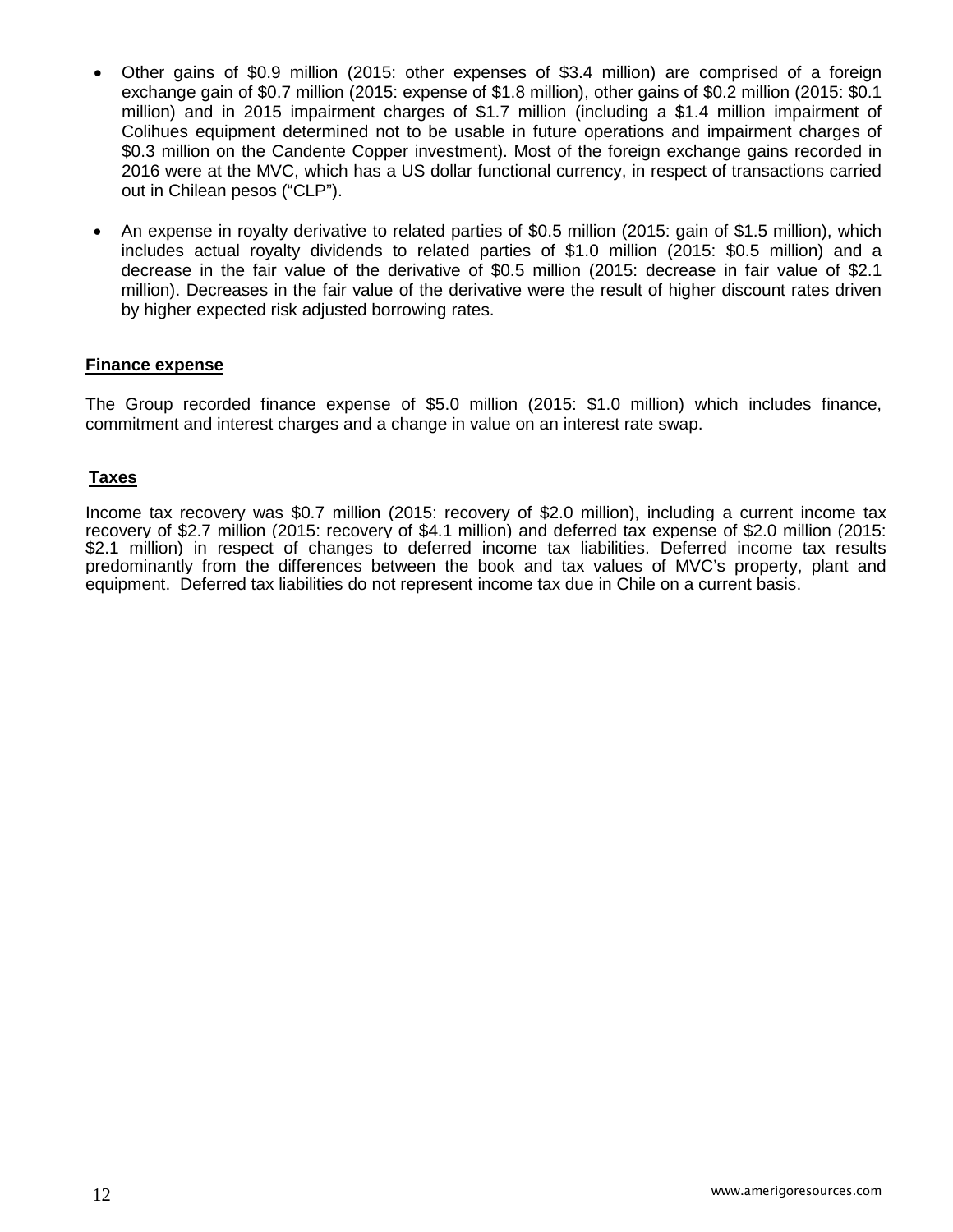### **Cash Cost and Total Cost**

Cash cost and total cost are non-GAAP measures prepared on a basis consistent with the industry standard Brook Hunt definitions. Cash cost is the aggregate of copper and molybdenum tolling and production costs, smelting and refining notional charges, administration and transportation costs, minus by-product credits. Total cost is the aggregate of cash cost, DET notional copper royalties and molybdenum royalties, depreciation and amortization.

A reconciliation of tolling and production costs to cash cost and total cost in 2016 and 2015 is presented below:

|                                              | 2016          |     | 2015      |
|----------------------------------------------|---------------|-----|-----------|
| Tolling and production costs (thousands)     | \$<br>92,011  | -\$ | 65,656    |
| Add (deduct):                                |               |     |           |
| DET notional royalties (thousands)           | 20,646        |     | 13,674    |
| Smelting and refining charges (thousands)    | 19,217        |     | 12,864    |
| Transportation costs (thousands)             | 1,618         |     | 1,051     |
| Inventory adjustments (thousands):           | 1,984         |     | (556)     |
| By-product credits (thousands)               | (8, 439)      |     | (6, 372)  |
| Total cost (thousands)                       | \$<br>127,037 | -\$ | 86,317    |
| Deduct:                                      |               |     |           |
| DET notional royalties/royalties (thousands) | (20, 923)     |     | (13, 674) |
| Depreciation and amortization (thousands)    | (13,207)      |     | (6,699)   |
| Cash cost (thousands)                        | \$<br>92,907  | \$  | 65,944    |
| Pounds of copper tolled from fresh and old   |               |     |           |
| tailings (millions) $1$                      | 53.8 M        |     | 30.3M     |
| Unit tolling and production cost (\$/lb)     | 1.64          |     | 1.76      |
| Cash cost (\$/lb)                            | 1.73          |     | 2.18      |
| Total cost (\$/lb)                           | 2.36          |     | 2.85      |

1 Excludes 3.0 million pounds produced in 2016 from Maricunga toll processing, a by-product (2015: 2.8 million pounds) and 4.3 million pounds produced from Cauquenes tailings in 2015.

The Group's trailing annual and quarterly cash costs (\$/lb of copper produced) were:

|                           | 2016   | Q4-2016 | Q3-2016 | Q2-2016 | Q1-2016 |
|---------------------------|--------|---------|---------|---------|---------|
|                           |        |         |         |         |         |
| Power costs               | 0.52   | 0.52    | 0.50    | 0.50    | 0.56    |
| Grinding media            | 0.15   | 0.12    | 0.12    | 0.15    | 0.19    |
| <b>Other direct costs</b> | 0.74   | 1.01    | 0.68    | 0.62    | 0.69    |
| By-product credits        | (0.16) | (0.29)  | (0.14)  | (0.08)  | (0.13)  |
| Smelting & refining       | 0.36   | 0.37    | 0.34    | 0.35    | 0.38    |
| Administration            | 0.09   | 0.11    | 0.07    | 0.08    | 0.09    |
| Transportation            | 0.03   | 0.03    | 0.03    | 0.03    | 0.03    |
| <b>Cash Cost</b>          | \$1.73 | \$1.87  | \$1.60  | \$1.65  | \$1.81  |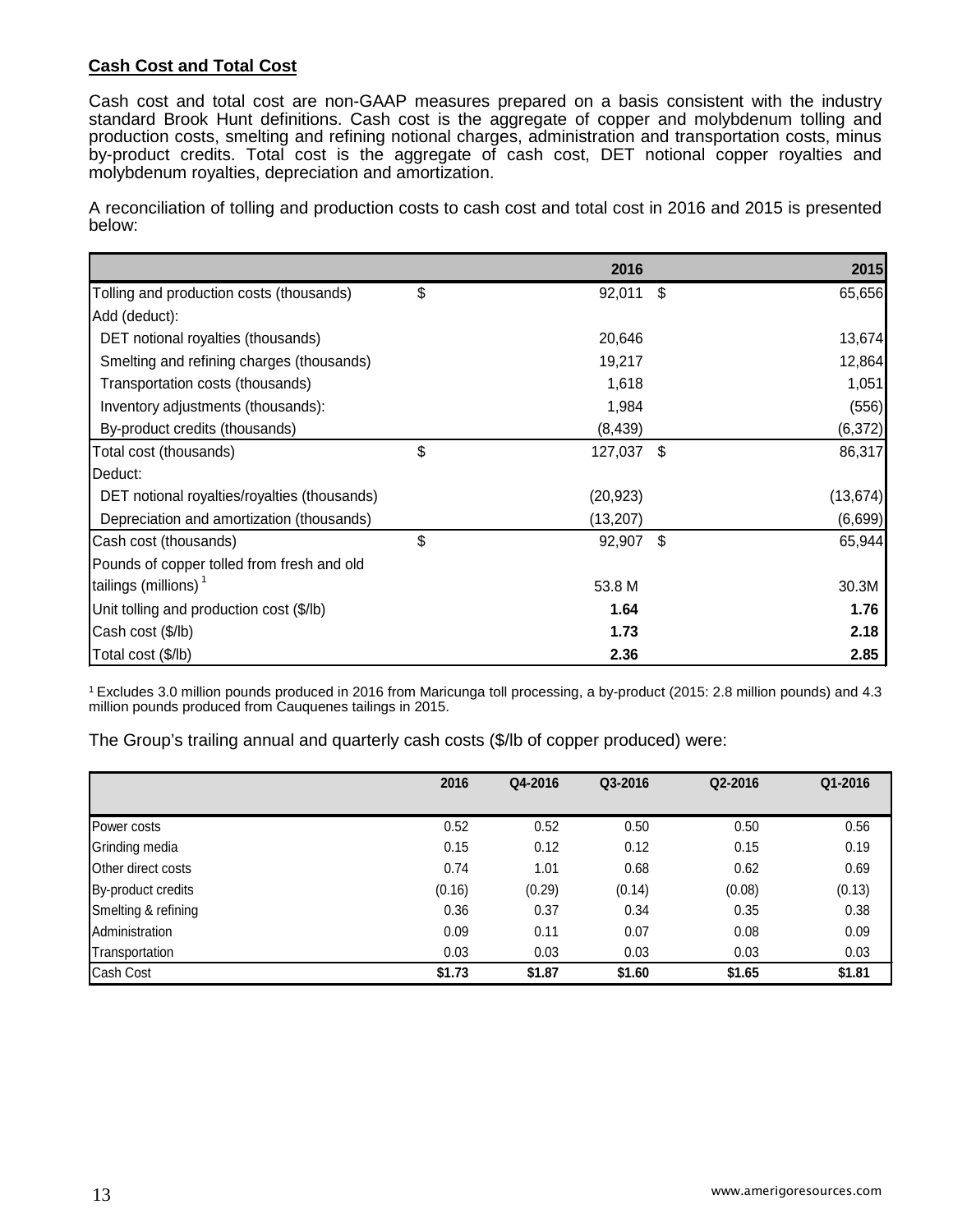|                           | 2015   | Q4-2015 | Q3-2015 | Q2-2015 | Q1-2015 |
|---------------------------|--------|---------|---------|---------|---------|
|                           |        |         |         |         |         |
| Power costs               | 0.66   | 0.70    | 0.70    | 0.62    | 0.64    |
| Grinding media            | 0.23   | 0.22    | 0.23    | 0.22    | 0.25    |
| <b>Other direct costs</b> | 0.90   | 0.93    | 0.77    | 0.77    | 1.13    |
| By-product credits        | (0.21) | (0.30)  | (0.22)  | (0.06)  | (0.30)  |
| Smelting & refining       | 0.42   | 0.42    | 0.41    | 0.44    | 0.44    |
| Administration            | 0.14   | 0.16    | 0.15    | 0.12    | 0.13    |
| Transportation            | 0.04   | 0.03    | 0.03    | 0.04    | 0.04    |
| Cash Cost                 | \$2.18 | \$2.16  | \$2.07  | \$2.15  | \$2.33  |

Cash cost (page 13) in 2016 was \$1.73/lb (2015: \$2.18/lb).

Power is MVC's most significant cost, and was \$0.0976/kWh in 2016 (2015: \$0.0968/kWh). MVC has power generators that operate when the grid price exceeds the generators' operating costs. The economic benefit from operating the generators in 2016 and 2015 was \$0.8 million. Unit power costs of \$0.52/lb (2015: \$0.66/lb) improved due to higher copper production.

Unit grinding media costs were \$0.15/lb (2015: \$0.23/lb), positively affected from more efficient mill operations and lower steel prices.

Other direct costs were \$0.74/lb (2015: \$0.90/lb) and included direct labour costs of \$0.20/lb (2015: \$0.27/lb) and all other combined direct costs of \$0.54/lb (2015: \$0.63/lb), an improvement resulting from higher copper production.

The Group's trailing annual and quarterly total costs (\$/lb of copper produced) were:

|                                         | 2016   | Q4-2016 | Q3-2016 | Q2-2016 | Q1-2016 |
|-----------------------------------------|--------|---------|---------|---------|---------|
|                                         |        |         |         |         |         |
| Cash cost                               | 1.73   | 1.87    | 1.60    | 1.65    | 1.81    |
| <b>DET</b> notional royalties/royalties | 0.38   | 0.47    | 0.36    | 0.36    | 0.37    |
| Amortization/depreciation               | 0.25   | 0.26    | 0.22    | 0.24    | 0.27    |
| <b>Total Cost</b>                       | \$2.36 | \$2.60  | \$2.18  | \$2.25  | \$2.45  |
|                                         |        |         |         |         |         |
|                                         | 2015   | Q4-2015 | Q3-2015 | Q2-2015 | Q1-2015 |
| Cash cost                               | 2.18   | 2.16    | 2.07    | 2.15    | 2.33    |
| <b>DET</b> notional royalties/royalties | 0.45   | 0.40    | 0.33    | 0.52    | 0.52    |
| Amortization/depreciation               | 0.22   | 0.28    | 0.22    | 0.19    | 0.21    |
| <b>Total Cost</b>                       | \$2.85 | \$2.84  | \$2.62  | \$2.86  | \$3.06  |

Total cost was \$2.36/lb (2015: \$2.85/lb), positively impacted by reductions of \$0.45/lb in cash cost, due to stronger production and \$0.07/lb in DET notional royalties/royalties because of lower metal prices.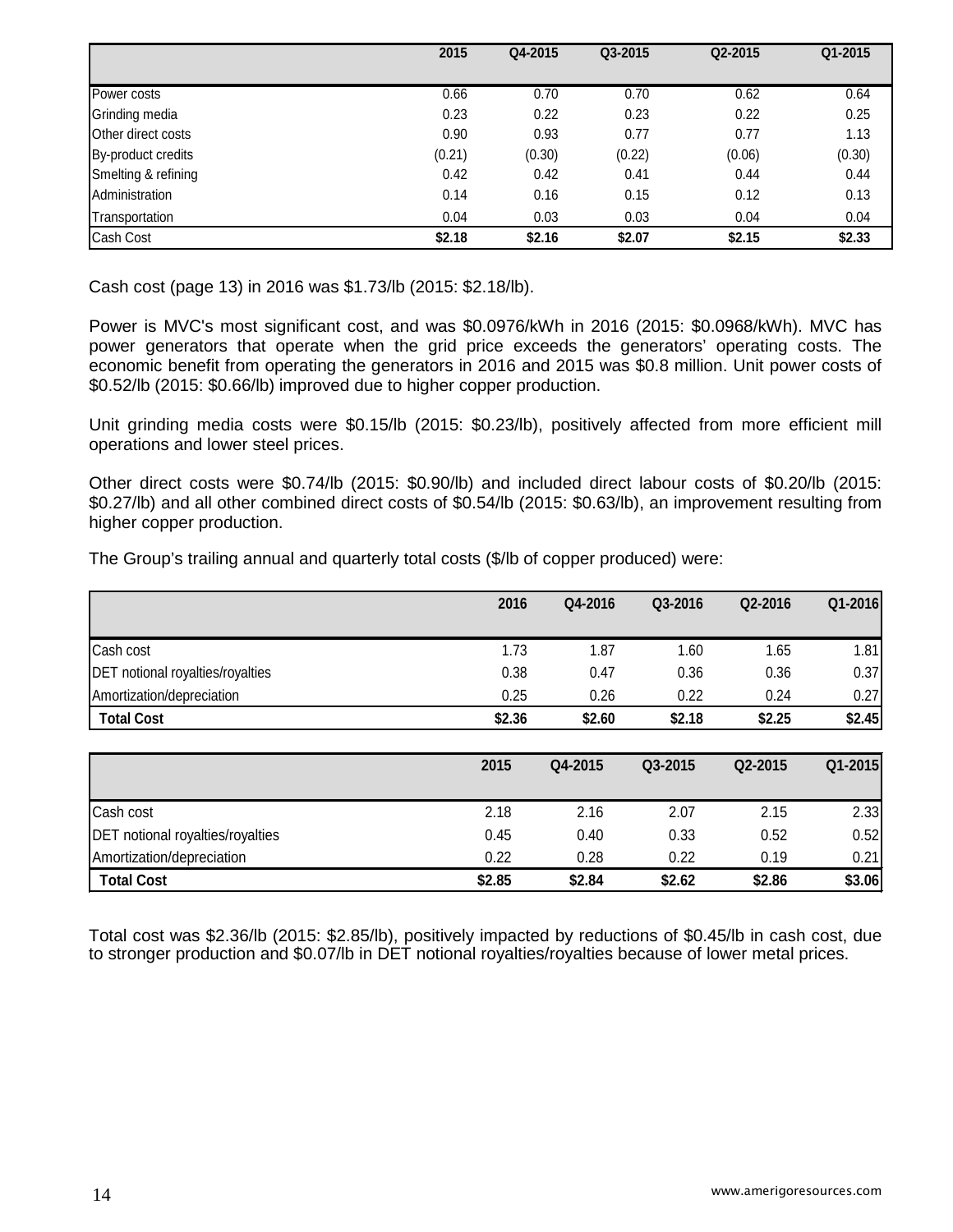### *F I N A N C I A L R E S U L T S – QUARTER ENDED DECEMBER 31, 2016*

In Q4-2016 MVC produced 13.6 million pounds of copper under a tolling agreement with DET (Q4-2015: 10.9 million pounds).

In Q4-2015, net copper revenue of \$5.0 million and tolling and production costs of \$5.8 million associated with the Cauquenes operations were excluded from loss as they were determined to be a pre-operating cost.

Stronger copper prices in Q4-2016 allowed the Group to return to profitability, with net earnings of \$3.0 million or \$0.02 basic and diluted earnings per share (Q4-2015: net loss of \$4.7 million and basic and diluted loss per share of \$0.03).

In Q4-2016, the Group generated operating cash flow before working capital changes of \$7.1 million (Q4-2015: use of operating cash before working capital changes of \$3.1 million).

#### **Revenue**

Revenue in Q4-2016 was \$29.5 million (2015: \$7.8 million) due to higher copper prices and stronger production. Revenue in Q4-2016 included \$4.0 in price-driven positive settlement adjustments to Q3- 2016 sales.

### **Tolling and Production Costs**

| (Expressed in thousands)                  | Q4-2016      |     | Q4-2015 |
|-------------------------------------------|--------------|-----|---------|
| Direct tolling and production costs       |              |     |         |
| Power costs                               | \$<br>6,645  | -\$ | 4,106   |
| Grinding media                            | 1.573        |     | 1,280   |
| Labour costs                              | 3,679        |     | 1,350   |
| Other direct tolling / production costs   | 6,866        |     | 3,910   |
|                                           | 18,763       |     | 10,646  |
| Depreciation and amortization             | 3,319        |     | 1,659   |
| <b>DET</b> royalties - molybdenum         | 193          |     |         |
| Administration                            | 1,340        |     | 956     |
| Tolling and production costs              | \$<br>23,615 | \$  | 13,261  |
| Unit tolling and production costs (\$/lb) | 1.76         |     | 1.23    |

Direct tolling and production costs were \$18.8 million (2015: \$10.6 million), due to stronger production in Q4-2016.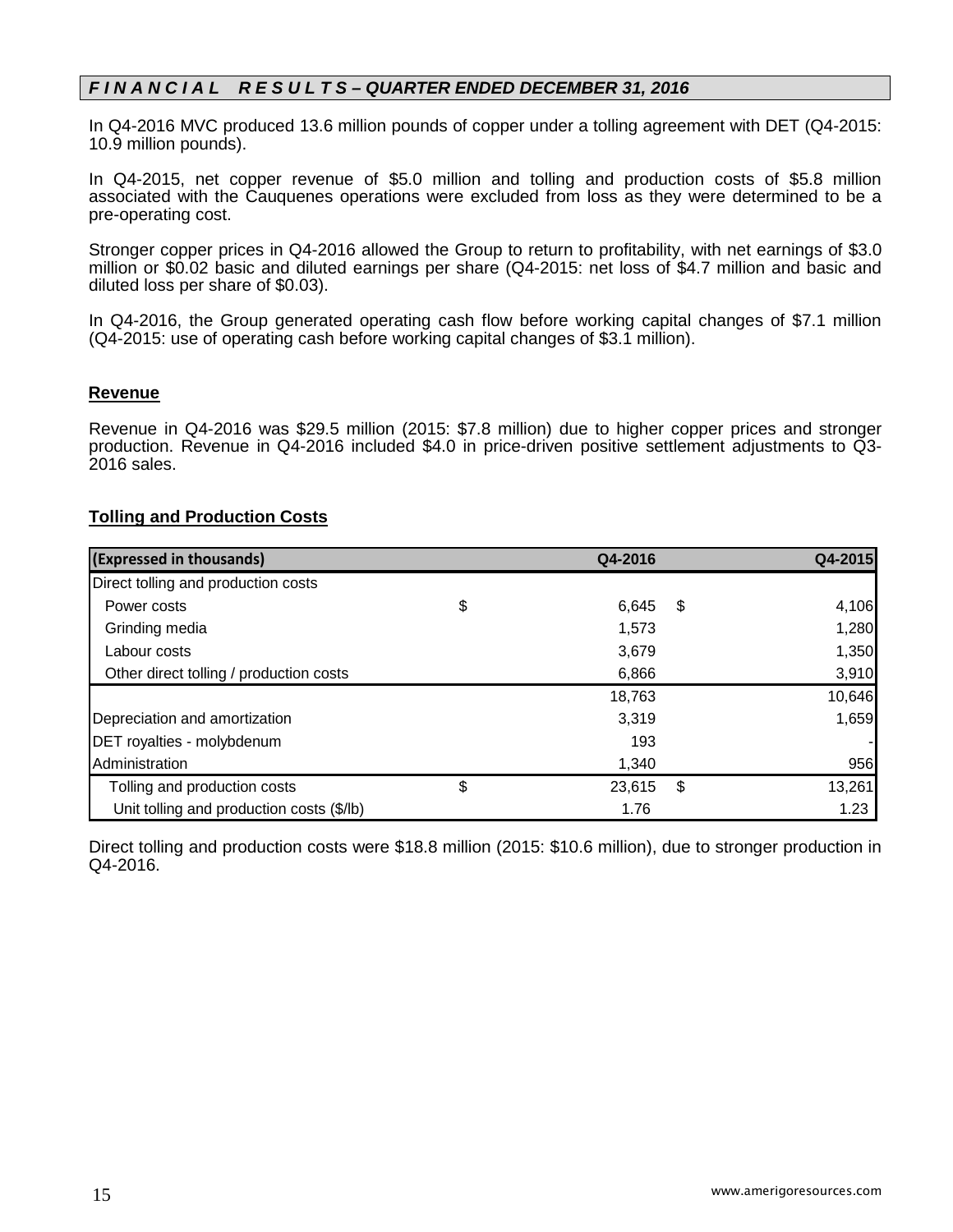# **Cash Cost and Total Cost** (non-GAAP measures, page 13)

Cash cost in Q4-2016 was \$1.87/lb (Q4-2015: \$2.16/lb).

|                     | Q4-2016 | Q4-2015 |
|---------------------|---------|---------|
| Power costs         | 0.52    | 0.70    |
| Grinding media      | 0.12    | 0.22    |
| Other direct costs  | 1.01    | 0.93    |
| By-product credits  | (0.29)  | (0.30)  |
| Smelting & refining | 0.37    | 0.42    |
| Administration      | 0.11    | 0.16    |
| Transportation      | 0.03    | 0.03    |
| <b>Cash Cost</b>    | \$1.87  | \$2.16  |

Higher production levels contributed to a decrease of \$0.29/lb in cash cost between the comparative quarters.

The Group's total cost was \$2.60/lb in Q4-2016 (Q4-2015: \$2.84/lb).

|                                           | Q4-2016 | Q4-2015 |
|-------------------------------------------|---------|---------|
| Cash cost                                 | 1.87    | 2.16    |
| El Teniente notional royalites/ royalties | 0.47    | 0.40    |
| Amortization/depreciation                 | 0.26    | 0.28    |
| <b>Total Cost</b>                         | \$2.60  | \$2.84  |

### **Other**

In Q4-2016 general and administrative expenses were \$1.0 million (Q4-2015: \$0.7 million), other expenses were \$0.1 million (Q4-2015: \$1.7 million), there was a royalty derivative to related parties expense of \$0.2 million (2015: gain of \$2.3 million) and finance expense was \$1.1million (Q4-2015: \$0.1 million).

In Q4-2016, the Group recorded income tax expense of \$0.4 million (Q4-2015: income tax recoveries of \$1.0 million).

#### *COMPARATIVE PERIODS*

The Company's financial statements are reported under IFRS issued by the IASB. The following tables provide highlights from the Company's financial statements of quarterly results for the past eight quarters

|                                   | <b>QE Dec. 31,</b><br>2016 | <b>QE Sept. 30,</b><br>2016<br>⊅ | QE June 30,<br>2016 | QE March 31,<br>2016 |
|-----------------------------------|----------------------------|----------------------------------|---------------------|----------------------|
| Total revenue (thousands)         | 29,473                     | 23,383                           | 19,276              | 19,255               |
| Net earnings (loss) (thousands)   | 2,984                      | (2, 545)                         | (3,613)             | (4, 357)             |
| Earnings (loss) per share         | 0.02                       | (0.01)                           | (0.02)              | (0.03)               |
| Diluted earnings (loss) per share | 0.02                       | (0.01)                           | (0.02)              | (0.03)               |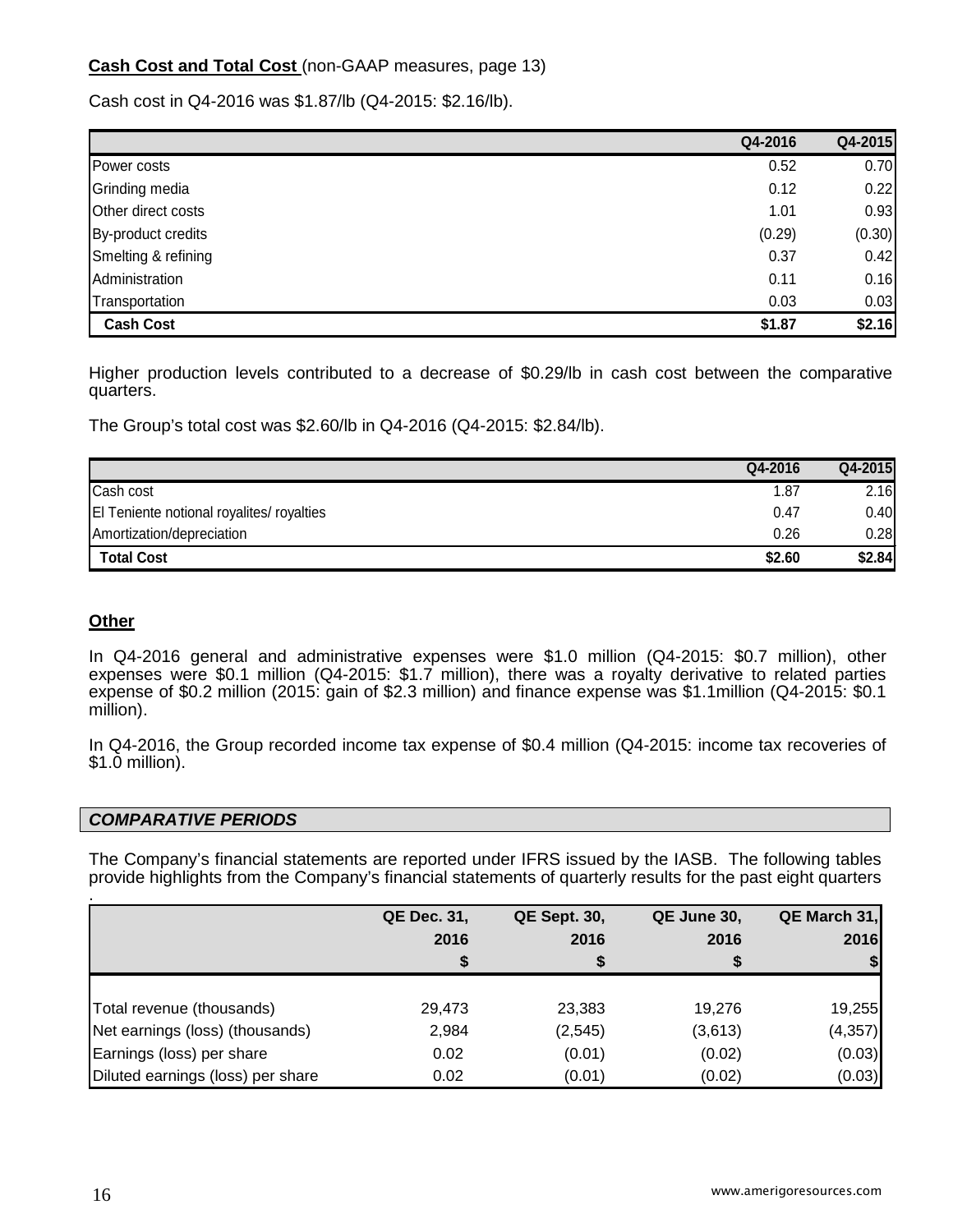|                           | <b>QE Dec. 31,</b><br>2015 | <b>QE Sept. 30,</b><br>2015 | QE June 30,<br>2015 | QE March 31,<br>2015 |
|---------------------------|----------------------------|-----------------------------|---------------------|----------------------|
|                           |                            | จ                           |                     |                      |
| Total revenue (thousands) | 7.809                      | 10,770                      | 16,388              | 17,656               |
| Net loss (thousands)      | (4,673)                    | (6, 161)                    | (2,036)             | (4,063)              |
| Loss per share            | (0.03)                     | (0.03)                      | (0.01)              | (0.02)               |
| Diluted loss per share    | (0.03)                     | (0.03)                      | (0.01)              | (0.02)               |

Quarterly revenue variances result mostly from varying volumes of copper sales or deliveries (a factor of quarterly production) and the Group's realized copper price (a factor of market prices). The Group's revenues are highly sensitive to these two variables, as summarized below:

|                                                | Q4-2016 | Q3-2016 | Q2-2016  | Q1-2016 | Q4-2015  | Q3-2015  | Q2-2015 | Q1-2015 |
|------------------------------------------------|---------|---------|----------|---------|----------|----------|---------|---------|
| Copper<br>sales/deliveries                     | 13.42   | 15.60   | 14.51    | 12.75   | 7.44     | 8.12     | 9.39    | 8.83    |
| MVC's realized<br>copper<br>price <sup>2</sup> | \$2.57  | \$2.14  | \$2.10   | \$2.24  | \$2.08   | \$2.36   | \$2.65  | \$2.68  |
| Settlement<br>adjustments <sup>3</sup>         | \$4.02  | \$0.43  | (\$0.96) | ۰       | (\$1.02) | (\$2.61) | \$0.42  | \$1.43  |

<sup>1</sup> Million pounds of copper sold under tolling agreements with DET and Maricunga. Q3-2015 and Q4-2015 amounts exclude tailings processed from Cauguenes.

exclude tailing copper recorded price per pound, for the period before smelting and refining charges and settlement adjustments to prior quarters' sales.

<sup>3</sup> Settlement adjustments to prior quarter's sales, expressed in millions of dollars

Q1-2015 revenue was impacted by lower production. Q2-2015 revenue was positively impacted by higher production levels, despite lower realized copper prices. Q3-2015 revenue was affected by lower copper sales, lower copper prices and negative revenue settlement adjustments due to pricing terms. Q4-2015 revenue was affected by lower production (as it excluded Cauquenes production) and lower copper prices. Q1-2016 to Q3-2016 revenue was positively impacted by stronger copper production from Cauquenes. Q4-2016 revenue was negatively affected by 16 days of lost production due to a strike at MVC and annual maintenance shutdown at El Teniente but benefited from higher copper prices, both for quarterly deliveries and in respect of positive price-driven settlement adjustments to Q3-2016 deliveries.

In addition to revenue variances, the Group's quarterly results in the most recent eight quarters were also affected by variations in cost of sales:

|                                                | Q4-2016 | Q3-2016 | Q2-2016 | Q1-2016 | Q4-015  | Q3-2015 | Q2-2015 | Q1-2015 |
|------------------------------------------------|---------|---------|---------|---------|---------|---------|---------|---------|
| Tolling<br>and<br>production<br>costs          | \$23.61 | \$24.30 | \$22.44 | \$21.66 | \$13.26 | \$15.29 | \$18.14 | \$18.97 |
| Unit tolling<br>and<br>production<br>$\cosh^2$ | \$1.76  | \$1.56  | \$1.55  | \$1.70  | \$1.78  | \$1.88  | \$1.93  | \$2.15  |

1 Millions of dollars.<br><sup>2</sup> Tolling and production costs divided over number of pounds of copper delivered. Q3-2015 and Q4-2015 amounts exclude tailings processed from Cauquenes.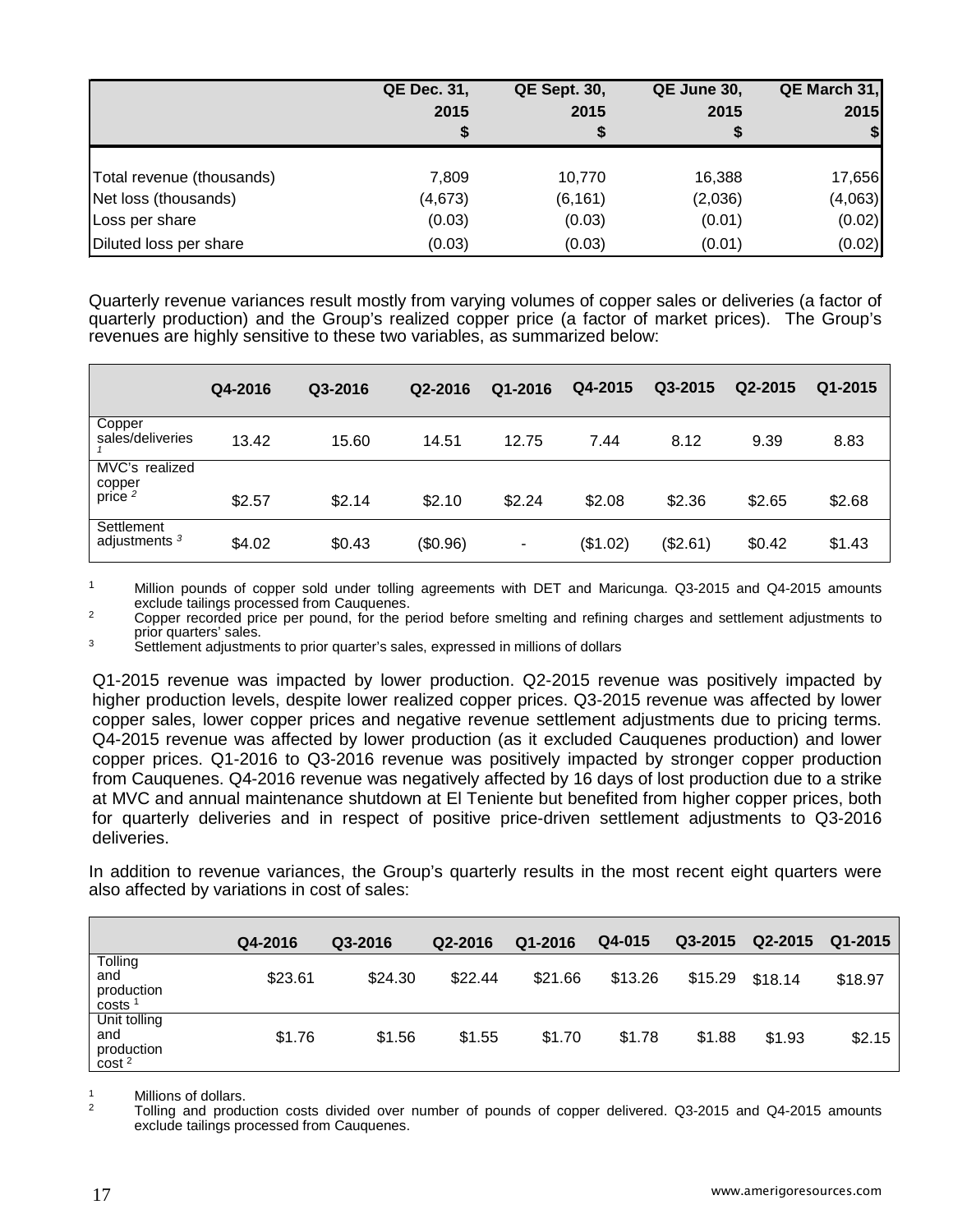Tolling and production costs are affected by production levels, input costs (particularly power costs), copper prices and the depreciation or appreciation of the CLP to the U.S. dollar. In Q1-2015 total tolling costs decreased due to lower production under the tolling agreement with DET, but the decrease in costs was insufficient to maintain the low unit costs that had been achieved in prior quarters. In Q2, Q3 and Q4-2015, total and unit tolling costs decreased consistently each quarter as a result of lower production levels, cost reductions at MVC and a weaker CLP compared to the U.S. dollar. Tolling costs in Q3 and Q4-2015 also decreased due to suspension of Colihues operations. Q4-2015 cost data did not include Cauquenes tolling and production costs which were capitalized as pre-operating costs. In Q1, Q2 and Q3-2016 total tolling and production cost increased due to a substantial increase in production, which also resulted in lower unit costs. Q4-2016 costs were lower due to 16 days of lost production, however lower production resulted in higher unit costs.

### *LIQUIDITY and FINANCIAL POSITION*

#### **Cash Flow from Operations**

The Group generated cash of \$19.4 million from operations (2015: cash used in operations of \$26.5 million). Included in cash used in operations in 2015 is a reduction of \$12.7 million in DET royalties, associated with the repayment of royalties deferred in 2014.

Excluding the effect of changes in working capital accounts, the Group generated cash of \$9.6 million (2015: \$5.0 million used in operations).

### **Cash Flow from Financing Activities**

In 2016, the Group received \$14.8 million in debt proceeds net of transaction costs (2015: \$72.9 million) and made debt repayments of \$19.4 million (2015: \$nil).

### **Cash Flow from Investing Activities**

In 2016, the Group used cash of \$8.3 million for payments of Capex (2015: \$52.4 million). Capex payments in 2016 included \$3.5 million of payments associated with the Cauquenes expansion and \$4.8 million in payments of sustaining Capex. In 2015 the Group also paid \$1.7 million in capitalized interest associated with the Cauquenes expansion debt facilities.

#### **Liquidity and Financial Position**

The Group's cash and cash equivalents at December 31, 2016 totaled \$15.9 million (December 31, 2015: \$9.0 million), including \$6.7 million held in a DSRA described on page 5 (December 31, 2015: \$nil). The Group had working capital of \$0.6 million at December 31, 2016, compared to a working capital deficiency of \$6.0 million at December 31, 2015.

The Group completed the first phase of development of the higher grade Cauquenes historic tailings deposit in December 2015, allowing MVC to generate record copper production in 2016.

The Group operates in a cyclical industry where levels of cash flow are closely correlated to the market prices for copper. While MVC is a valuable long-life asset with a strategic relationship with El Teniente, the world's largest underground copper mine, its liquidity and financial position have been affected in recent years and up to Q3-2016 by lower copper prices.

Copper prices in Q4-2016 recovered from an average LME price of \$2.14/lb for the first nine months of the year to an average quarterly LME price of \$2.40/lb, positively impacting the Group's financial results and cash flow generating capacity. Net earnings of \$3.0 million were recorded in Q4-2016, compared to net losses of \$4.4 million, \$3.6 million and \$2.5 million in Q1, Q2 and Q3-2016, respectively. The Group generated cash flow from operations before changes in non-cash working capital of \$7.1 million in Q4- 2016, compared to \$2.5 million generated in the first nine months of 2016 combined.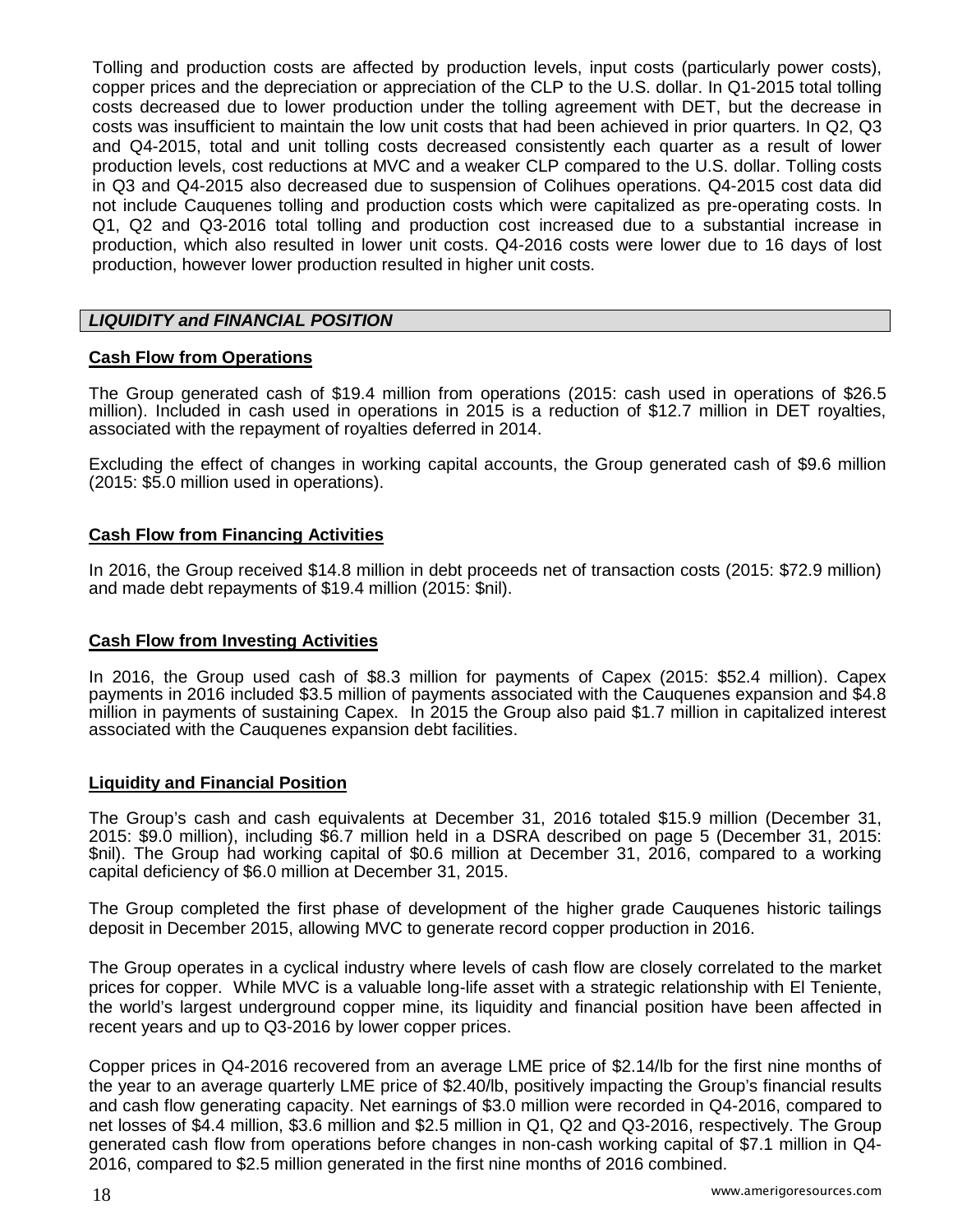MVC estimates to produce 60.0 to 65.0 million pounds of copper at an annual cash cost (page 13) of \$1.60 to \$1.75/lb in 2017. These production projections should enable the Group to meet its financial obligations as they become due in the year, at metal prices lower than those present at the time of this MD&A.

In response to stronger copper prices, Amerigo is advancing financing discussions for the construction of phase two of the Cauquenes expansion project. The project, which has an estimated cost of \$30.0 million, is planned to increase production to 87.0 million pounds of copper per year, at an estimated cash cost of \$1.40/lb. Refer to **Cautionary Statement on Forward Looking Information** (page 28).

### **Borrowings**

| <b>Borrowing outstanding (Thousands)</b>              | December 31, | December 31, |
|-------------------------------------------------------|--------------|--------------|
|                                                       | 2016         | 2015         |
|                                                       |              |              |
|                                                       |              |              |
| Cauquenes Expansion Loan (a)                          | 51,739       | 57,471       |
| Cauquenes Expansion VAT Facility (b)                  |              | 8,026        |
| <b>DET Expansion Support Facility (c)</b>             | 18,108       | 7,148        |
|                                                       | 69,847       | 72,645       |
| Comprised of:                                         |              |              |
| Short-term debt and current portion of long-term debt | 10,733       | 17,964       |
| Long-term debt                                        | 59,114       | 54,681       |
|                                                       | 69,847       | 72,645       |

a) On March 25, 2015, MVC closed a bank syndicate financing with Banco Bilbao Vizcaya Argentaria ("BBVA") and Export Development Canada ("EDC") for a loan facility (the "Cauquenes Expansion Loan") of \$64.4 million for the phase one of the expansion of MVC's operations for the processing of tailings from the Cauquenes deposit. Terms of the loan include interest fixed through an interest rate swap ("IRS") at a rate of 5.81% per annum (reduced to 5.56% per annum upon MVC meeting the completion criteria set in the Cauquenes Expansion Loan) for 75% of the facility. The remaining 25% of the facility is subject to a variable rate based on the US Libor 6-month rate, which at December 31, 2016 was 4.67% per annum (4.42% per annum upon meeting the completion criteria).

MVC incurred due diligence, bank fees and legal costs of \$2.4 million, recognized as transaction costs that are being amortized over the term of the loan using the effective interest rate method.

Interest is paid semi-annually starting on June 30, 2015. The Cauquenes Expansion Loan has a maximum repayment term of 6 years consisting of 12 equal semi-annual principal payments of \$5.4 million, commencing on June 30, 2016. The repayment term may be shortened without penalty in accordance with the provisions of the Cauquenes Expansion Loan.

The balance of the loan (net of transaction costs) at December 31, 2016 was \$51.7 million (December 31, 2015: \$57.5 million).

MVC has provided security for the Cauquenes Expansion Loan in the form of a charge on all of MVC's assets, and MVC is subject to bank covenants (current ratio, tangible net worth and debt service coverage ratio) measured semi-annually starting on December 31, 2015. At December 31, 2016, MVC was in compliance with the tangible net worth ratio (\$105.0 million), and received waivers from BBVA and EDC in respect of the current ratio (requirement of 1.0) and debt service coverage ratio (requirement of 1.2).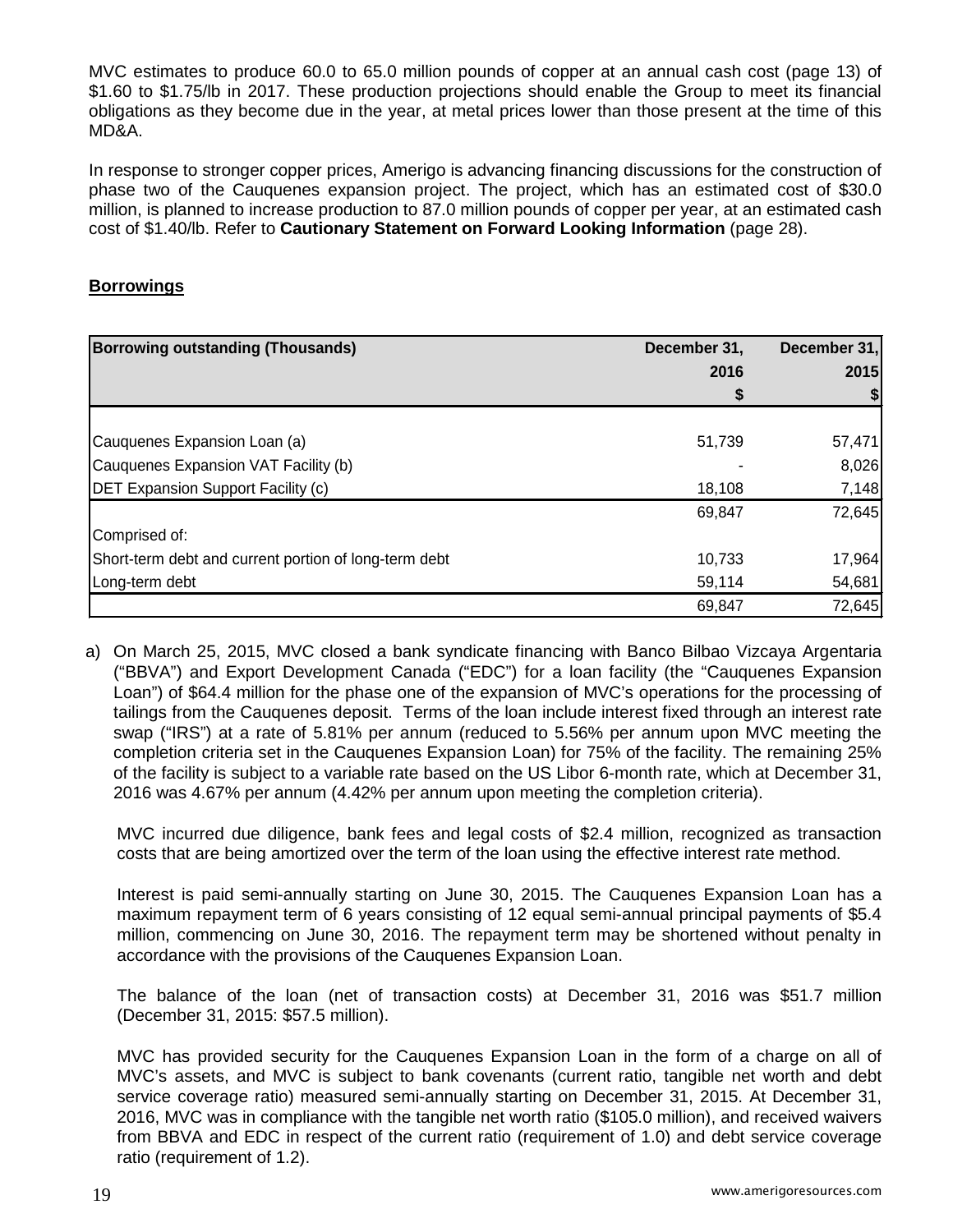MVC had a requirement to fund a DSRA from the proceeds of the final disbursement from the Cauquenes Expansion Loan. BBVA and EDC waived the final disbursement funding requirement and deferred funding of the DSRA to the second half of 2016. At December 31, 2016, MVC held DSRA funds in the amount of \$6.7 million.

Funds in the DSRA must be used to: /i/ pay the principal and interest of the Cauquenes Expansion Loan and the amounts owing under the IRS if MVC has insufficient funds to make these payments and /ii/ fund MVC's operating expenses. If it becomes necessary to fund MVC's operations with funds from the DSRA. MVC must replenish into the DSRA at each month end the funds necessary to maintain a balance equal to one hundred percent of the sum of the principal and interest pursuant to the bank loan and the IRS that are payable in respect of the following six months.

Concurrently with the Cauquenes Expansion Loan, MVC entered into an IRS with BBVA to fix 75% of the interest payable on that facility. On December 31, 2016, the fair value of the IRS was determined to be \$0.2 million, with a short-term portion of \$0.1 million and a long-term portion of \$0.1 million. The IRS has a term to December 27, 2018.

- b) On March 25, 2015, MVC entered into a Chilean Peso 5,700.0 million facility (approximately \$9.0 million at the loan grant date) with BBVA to finance the value-added tax incurred by MVC in connection with the Cauquenes phase one expansion (the "VAT Facility"). The VAT Facility was repaid in full on June 30, 2016.
- c) The Group secured \$30.0 million in additional credit facilities, including the \$17.0 million DET Price Support Facility described under **Agreements with Codelco's El Teniente Division**, and a \$13.0 million standby line of credit from three Amerigo shareholders. The standby line of credit had an original availability date to March 25, 2016 and was extended to March 25, 2017. Amounts drawn from the standby line of credit, if any, will be repaid in the amounts and at such times as permitted under the terms and conditions of the Cauquenes Expansion Loan. All obligations arising from the standby line of credit are to be paid in full on or before the date that is the earlier of December 31, 2019 and the one-year anniversary of the date in which MVC has paid in full all amounts due and owing under the Cauquenes Expansion Loan. No security was provided in connection with these facilities. At December 31, 2016, \$17.0 million had been drawn from the DET Price Support Facility (December 31, 2015: \$7.0 million) and no funds had been drawn from the standby line of credit. The Group incurred an annual commitment fee of \$0.1 million in respect of the standby line of credit in each of 2016 and 2015.

### *AGREEMENTS WITH CODELCO'S EL TENIENTE DIVISION*

In 1991, MVC entered into a contract with DET to process the fresh tailings from El Teniente, the world's largest underground copper mine, for a term to 2021 (collectively, the "Fresh Tailings Contract"). In 2009, MVC and DET entered into an agreement to process the tailings from Colihues, one of El Teniente's historic tailings deposits (the "Colihues Contract"). In 2014 MVC and DET entered into a contract (the "Master Agreement") for the purchase by MVC of the rights to process tailings from an additional historic tailings deposit, Cauquenes, for a term to the earlier of its depletion or 2033, and extending the Fresh Tailings Contract from 2021 to 2037 and the Colihues Contract to the earlier of its depletion or 2037.

Until December 31, 2014, royalties were payable to DET in respect of copper concentrates produced by MVC. DET royalties were calculated using the average London Metal Exchange ("LME") copper price for the month of production of the concentrates, and were recorded as components of production costs.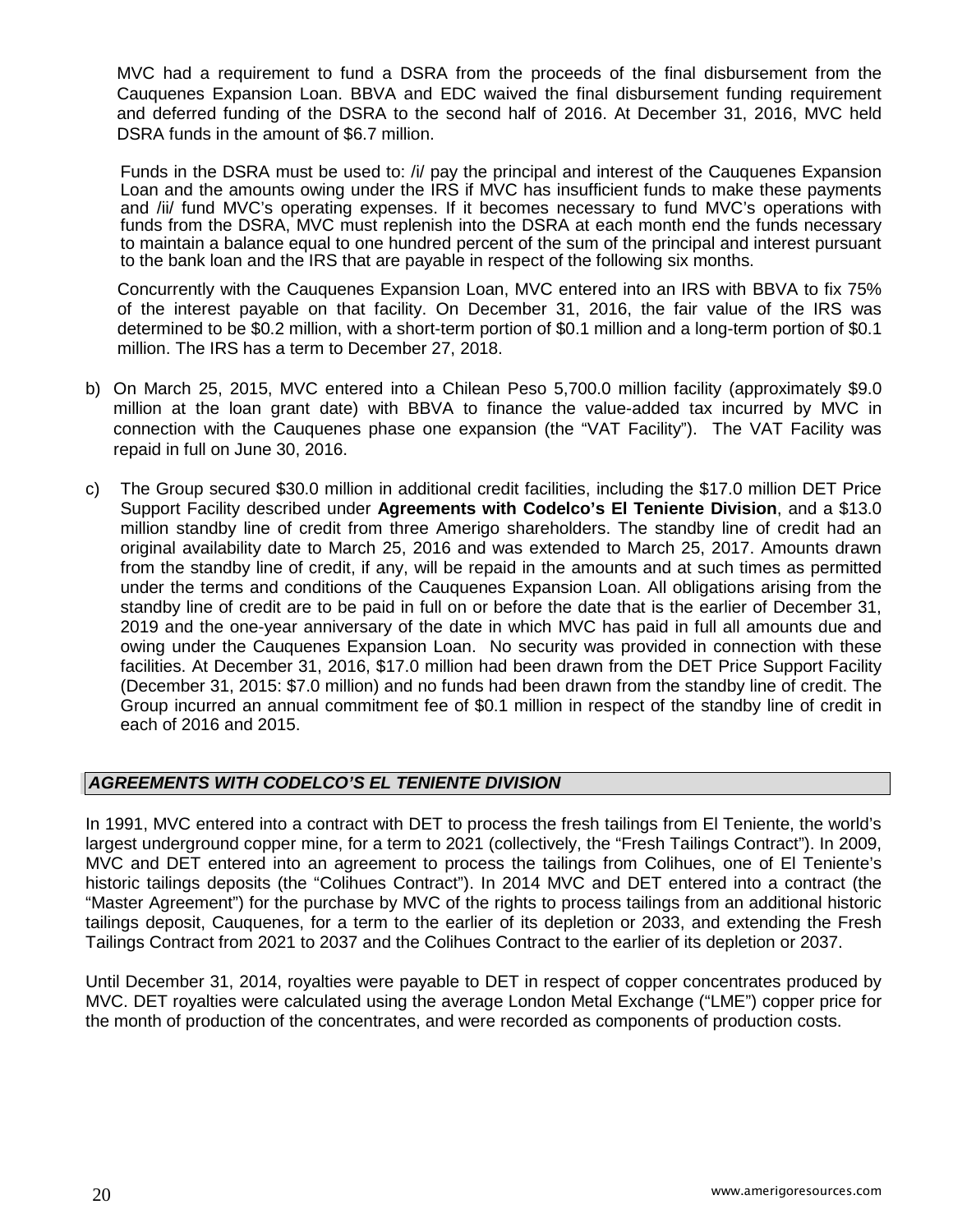In 2015, MVC and DET entered into a second modification to the Master Agreement which changed the legal relationship between the parties for the period from January 1, 2015 to December 31, 2022. During this period, production of copper concentrates by MVC has and will be conducted under a tolling agreement with DET. Title to the copper concentrates produced by MVC is retained by DET and MVC earns tolling revenue, calculated as gross revenue for copper produced at applicable market prices, net of notional items (treatment and refining charges, DET copper royalties and transportation costs). The notional DET copper royalties precisely mimic the former royalty arrangements between MVC and DET.

Notional royalties for copper concentrates produced from fresh tailings are determined through a sliding scale formula tied to copper prices ranging from \$1.95/lb (13.5%) to \$4.80/lb (28.4%).

Notional royalties for copper concentrates produced from Colihues historic tailings are determined through a sliding scale for copper prices ranging from \$0.80/lb (3%) to \$4.27lb (30%). The parties are required to review costs and potentially adjust notional royalty structures for copper production from Colihues tailings if the copper price remains below \$1.95/lb or over \$4.27/lb for three consecutive months.

Notional royalties for copper concentrates produced from Cauquenes historic tailings are determined through a sliding scale for copper prices ranging from \$1.95/lb (16%) to \$5.50/lb (39%).

MVC pays a sliding scale global molybdenum royalty for molybdenum prices between \$7.31/lb (9%) and \$40.0/lb (19.7%).

The Master Agreement contains provisions requiring the parties to meet and review cost and notional royalty/royalty structures in the event monthly average prices fall below certain ranges and projections indicate the permanence of such prices over time. The review of all notional royalty/royalty structures is to be carried out in a manner that gives priority to the viability of the Master Agreement and maintains the equilibrium of the benefits between the Parties.

The Master Agreement also contains three early exit options exercisable by DET within 2021 and every three years thereafter only in the event of changes unforeseen as of the date of the Master Agreement. The Company has currently judged the probabilities of DET exercising any of these early exit options as remote.

In 2014, DET and MVC entered into a first modification to the Master Agreement, which provided for deferral of payment of up to \$9.1 million in DET royalties in 2014. The deferred amounts were paid in full in the quarter ended March 31, 2015.

In 2015, MVC and DET entered into a second modification to the Master Agreement under which MVC's production of copper concentrates is conducted under a tolling agreement with DET -as described in preceding paragraphs- and DET provided a copper price support agreement of up to \$17.0 million (the "DET Price Support Facility"). Starting in 2015, MVC drew down \$1.0 million from the DET Price Support Facility for each month in which the average final settlement copper price to MVC was less than \$2.80/lb, up to the \$17.0 million maximum. The DET Price Support Facility bears interest at a rate of 0.6% per month and is subordinate to MVC's bank financing. At December 31, 2016, MVC had drawn down \$17.0 million from the DET Price Support Facility (December 31, 2015: \$7.0 million).

The DET Price Support Facility is scheduled to be repaid from January 2017 to December 31, 2019 at a rate of \$1.0 million per month, provided this repayment schedule does not preclude MVC from making the semi-annual principal bank debt repayments described under **Liquidity and Financial Position**. MVC does not currently anticipate making principal repayments to the DET Price Support Facility within the twelve months following December 31, 2016. MVC may repay the DET Price Support Facility in advance and without penalty, provided its bank debt holders pre-approve the advance payments.

In 2016, MVC and DET reached an agreement to defer DET notional copper royalty adjustments to gross revenue during a four-month period, from March to June 2016, for a total deferral of \$5.4 million, the repayment terms of which are under discussion with DET.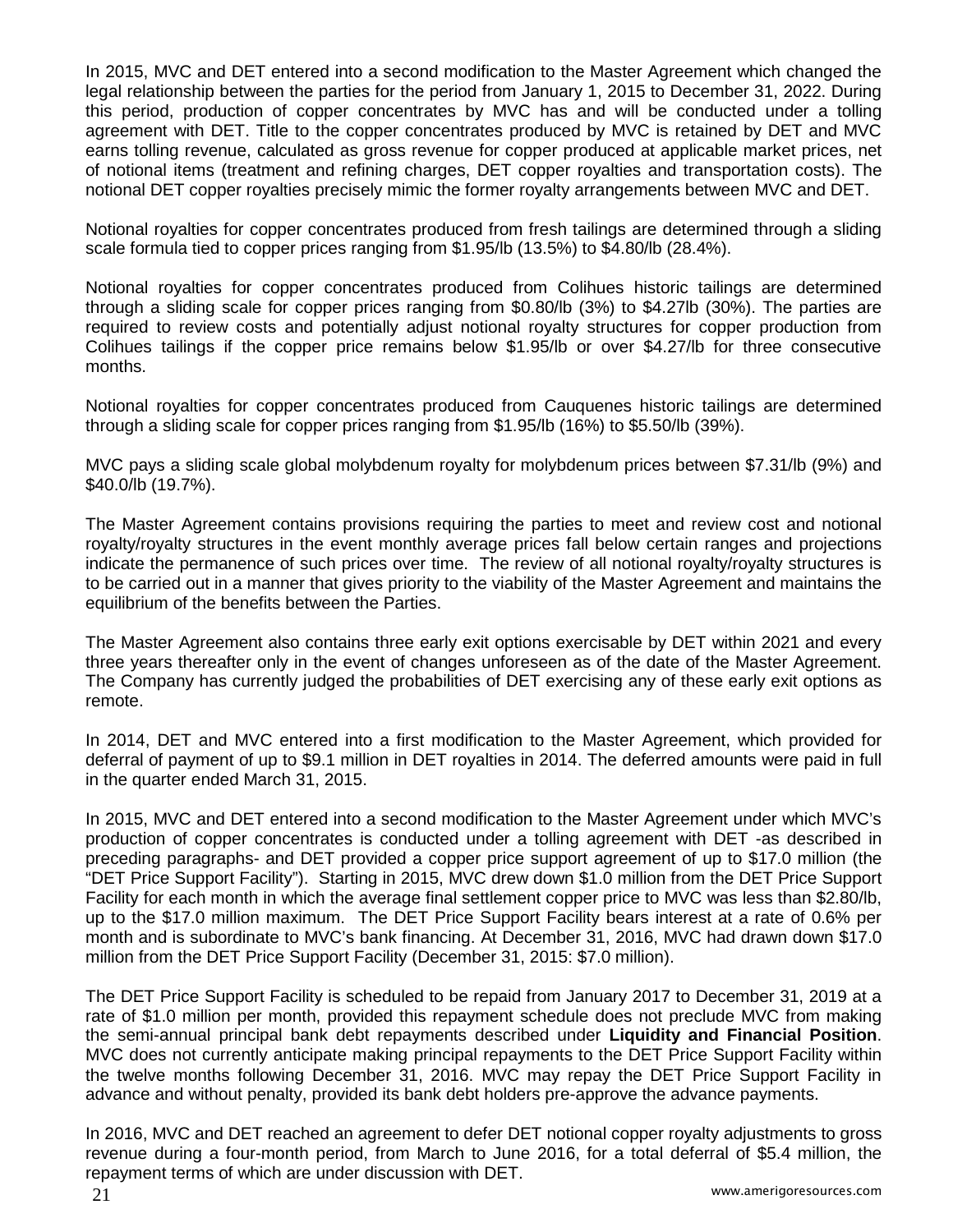At December 31, 2016, the accrual for DET notional copper royalties and DET molybdenum royalties, including deferred amounts, was \$11.3 million (December 31, 2015: \$4.2 million), representing seven months of notional copper royalties and five months of molybdenum royalties (December 31, 2015: three months of notional copper royalties).

### *CAUQUENES EXPANSION*

MVC is undertaking a significant expansion of its operations to extract and process the higher grade Cauquenes tailings. The Cauquenes expansion is being undertaken in phases, which management believes reduces project risk.

Phase one was completed in December 2015 and has enabled MVC to extract Cauquenes tailings for processing in MVC's existing processing plant, increasing MVC's copper production. The phase one Capex budget was \$71.1 million and actual Capex was \$66.6 million.

Amerigo is advancing financing discussions to complete the construction of phase two of the Cauquenes expansion project in the second half of 2018. This \$30.0 million project is planned to increase production to 87.0 million pounds of copper per year at an estimated cash cost of \$1.40/lb.

|                         | <b>Total</b> | Less than 1 year | 1 to 2 years   | 2 to 5 years   | More than 5 years |
|-------------------------|--------------|------------------|----------------|----------------|-------------------|
| Trade and other         |              |                  |                |                |                   |
| payables                | 15,819       | 15,819           |                | ٠              |                   |
| <b>Current income</b>   |              |                  |                |                |                   |
| tax payable             | 76           | 76               | ٠              | ٠              |                   |
| <b>DET</b>              |              |                  |                |                |                   |
| royalties               | 11,273       | 11,273           | ٠              | $\overline{a}$ |                   |
| Royalties to            |              |                  |                |                |                   |
| related parties         | 8,993        | 1,617            | 884            | 2,225          | 4,267             |
| Severance               |              |                  |                |                |                   |
| provisions              | 811          | $\blacksquare$   | $\overline{a}$ | -              | 811               |
| Minimum                 |              |                  |                |                |                   |
| power                   |              |                  |                |                |                   |
| payments <sup>1,2</sup> | 172,800      | 4,800            | 16,800         | 50,400         | 100,800           |
| Borrowings <sup>3</sup> | 79,919       | 13,034           | 17,331         | 49,554         |                   |
| Total                   |              |                  |                |                |                   |
| contractual             |              |                  |                |                |                   |
| obligations             | 289,691      | 46,619           | 35,015         | 102,179        | 105,878           |

*SUMMARY OF OBLIGATIONS (Expressed in thousands)*

<sup>1</sup> MVC entered into an agreement with its current power provider to December 31, 2017 with minimum stand-by charges based on peak hour power supply calculations, currently estimated to be approximately \$0.4 million per month for the period January 1, 2017 to December 31, 2017.

<sup>2</sup> MVC entered into an agreement with its current power provider to supply MVC's annual power requirements from 2018 to 2027. The agreement establishes minimum charges based on peak hour power supply calculations, currently estimated to be approximately \$1.4 million per month.

<sup>3</sup> Includes principal and estimated interest charges.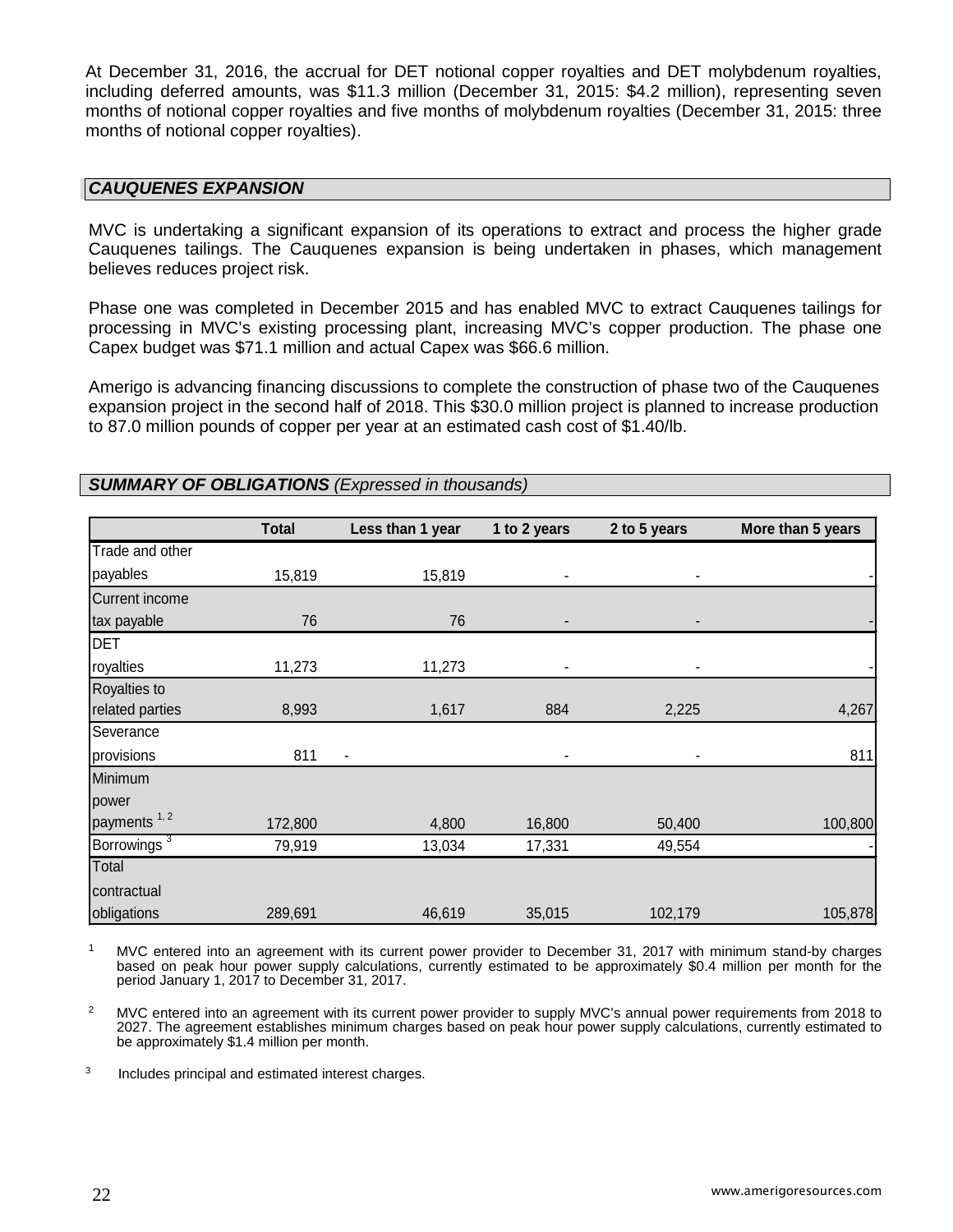### *OTHER MD&A REQUIREMENTS*

#### **Impairment Analysis**

As at December 31, 2016, management of the Company determined that the decrease in the market price of copper and the continued depressed market price for the Company's shares, resulting in market capitalization for the Company below its net asset value, constituted an impairment indicator, and completed an impairment assessment for MVC that included a determination of fair value less costs to sell.

Key assumptions incorporated in the impairment model included the following:

- Copper prices (\$/lb): 2017: \$2.40; 2018: \$2.52; 2019: \$2.67; 2020: \$2.82; 2021: \$2.88/lb; 2022 to 2037: \$3.00.
- Power costs (excluding benefit from self-generation): From 2017 to 2027 costs are per contractual estimates 2017: \$0.101173/kWh, 2018 to 2037: \$0.11317/kWh).
- Operating costs based on historical costs incurred and estimated forecasts.
- Tolling/production volume and recoveries as indicated in MVC's mining plan from 2017 to 2037, including processing of fresh tailings and old tailings from the Colihues and Cauquenes deposits.
- Discount rate: 7% after tax

Based on these assumptions, management's impairment evaluation did not result in the identification of an impairment loss as of December 31, 2016. Although management believes the estimates applied in this impairment assessment are reasonable, such estimates are subject to significant uncertainties and judgements. The Group's impairment model is very sensitive to changes in estimated metal prices and operating costs, particularly estimated power costs beyond MVC's current power contracts and operating results from the Cauquenes deposit that may differ from current projections. Changes in these variables might trigger an impairment that could be material.

An impairment charge of \$1.4 million was recognized in 2015 following a technical review of the Colihues equipment that is not expected to be used in future operations, as the recoverable amount of the equipment was less than its carrying amount. The impairment charge was recorded in the statement of loss under other expenses.

#### **Investments**

At December 31, 2016, Candente Copper Corp. ("Candente Copper"), a company listed on the TSX, had a closing share price of Cdn\$0.10 and the fair value of the Group's approximately 4% investment in Candente Copper was \$0.5 million. During 2016, the Group recorded other comprehensive income of \$0.3 million (2015: impairment charge of \$0.3 million) for the changes in fair value of this investment. Impairment charges of \$0.3 million in 2015 were included in the statement of loss under other expense.

At December 31, 2016, Los Andes Copper Ltd. ("Los Andes"), a company listed on the TSX Venture Exchange, had a closing share price of Cdn\$0.175, and the fair value of the Group's approximately 3% investment in Los Andes was \$1.0 million. During 2016, the Group recorded other comprehensive income of \$0.2 million (2015: loss of \$0.7 million) for the changes in the fair value of this investment.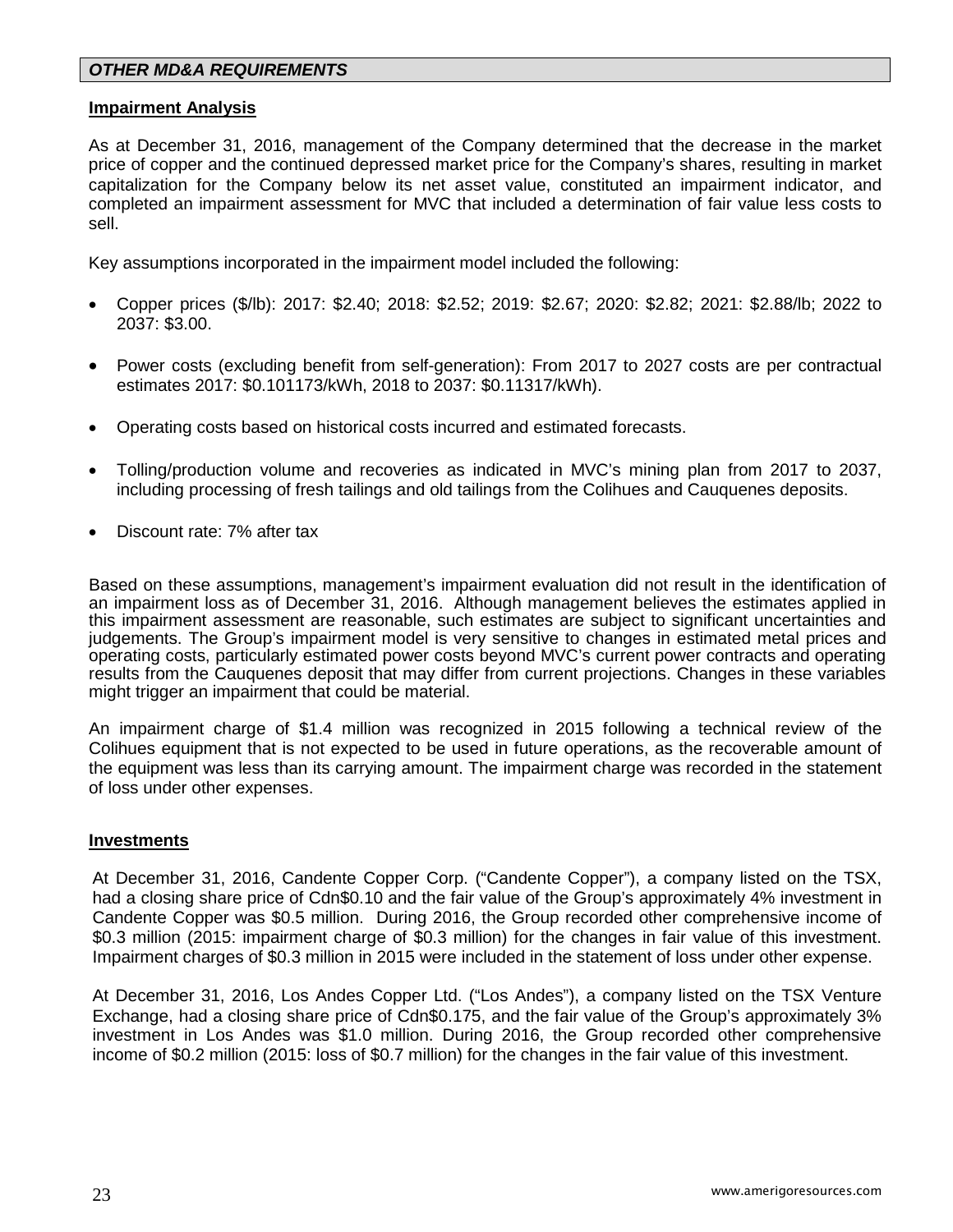#### **Transactions with Related Parties**

a) Royalty Derivative to Related Parties

Amerigo holds its interest in MVC through Amerigo International Holdings Corp. ("Amerigo International").

Amerigo International is wholly-owned by the Company except for certain outstanding Class A shares which are owned indirectly by the Company's Chairman, an associate of the Chairman and a former director of the Company. The Class A shares were issued as part of a tax-efficient structure for the payment of the royalty (the "Royalty") granted in exchange for the transfer to the Company of an option to purchase MVC.

In accordance with the articles of Amerigo International, the holders of the Class A shares are not entitled to any dividend or to other participation in the profits of Amerigo International, except for a total royalty dividend, if declared by the directors of Amerigo International, in an amount equal to the amount of the Royalty.

The Royalty is calculated as follows:

- \$0.01 for each pound of copper equivalent produced from El Teniente tailings by MVC or any successor entity to MVC if the price of copper is under \$0.80/lb, or
- \$0.015 for each pound of copper equivalent produced from El Teniente tailings by MVC or any successor entity to MVC if the price of copper is \$0.80/lb or more.

In the quarter ended March 31, 2016, the Group and the Class A shareholders entered into an agreement to defer payment of the Royalty derived from Cauquenes production (the "Cauquenes Royalty) with effect from January 15, 2016 to February 27, 2017 (the "Deferral Termination Date"). The Cauquenes Royalty that is deferred and which remains unpaid at the Deferral Termination Date will be increased by the amount of \$0.005/lb. At December 31, 2016, the incremental royalty resulting from this agreement was \$0.1 million.

The Royalty is paid as a royalty dividend on the Class A shares of Amerigo International. During 2016, royalties totalling \$1.0 million were paid or accrued to the Class A shareholders (2015: \$0.5 million). At December 31, 2016, \$0.7 million of this amount remained payable (December 31, 2015: \$0.1 million).

The Royalty is a derivative financial instrument measured at fair value, with changes in fair value recorded in profit for the period.

The royalty derivative to related parties includes the Royalty dividends described above and changes in the fair value of the derivative. In 2016, the fair value of the derivative decreased \$0.5 million (2015: \$2.1 million), for a total royalty derivative expense of \$0.5 million (2015: recovery of \$1.5 million).

At December 31, 2016, the Royalty and the derivative were \$9.0 million (December 31, 2015: \$8.9 million), with a current portion of \$1.6 million (December 31, 2015: \$0.9 million) and a long-term portion of \$7.4 million (December 31, 2015: \$8.0 million).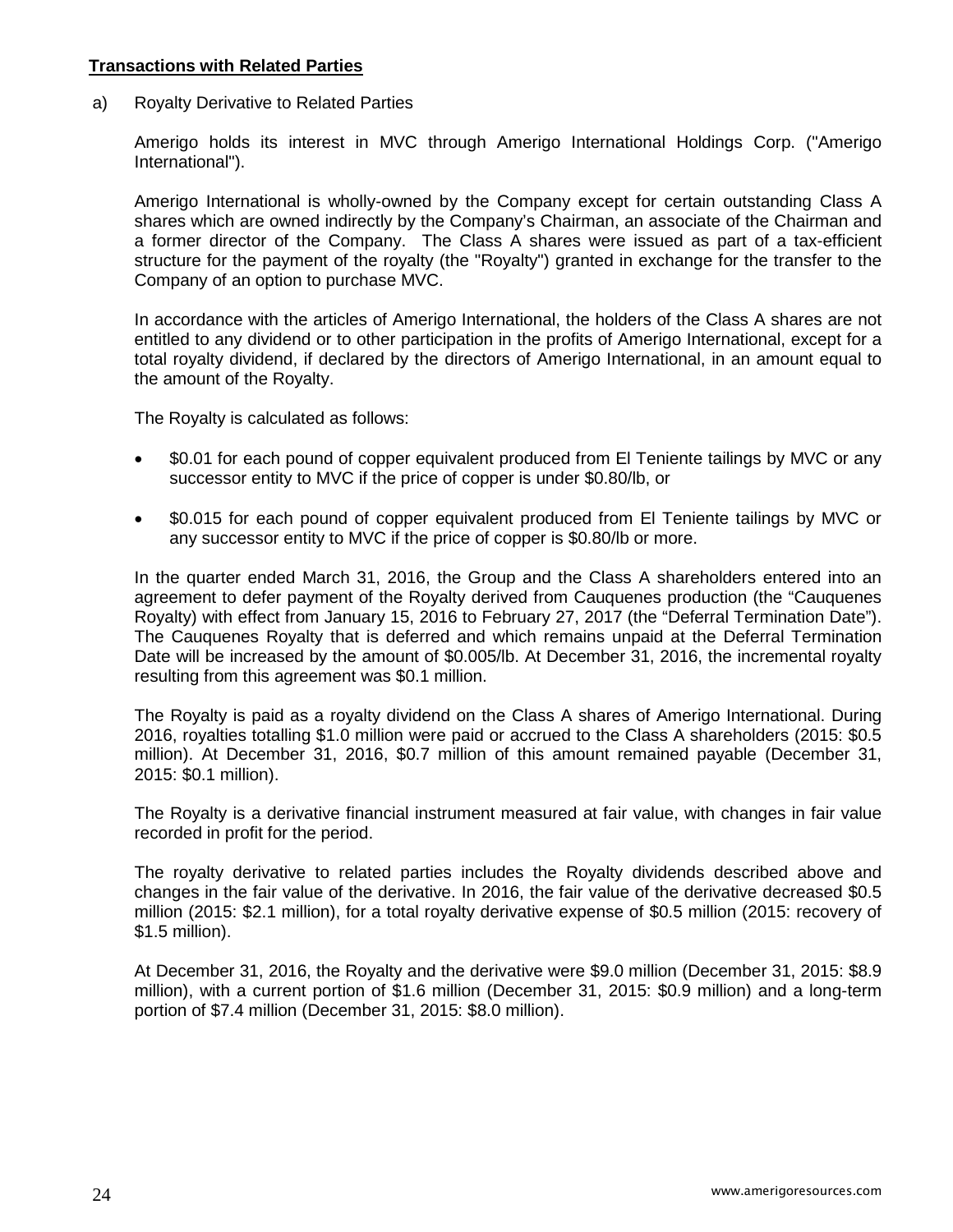b) Directors' fees and remuneration to officers

During the year ended December 31, 2016 the Group paid or accrued \$1.4 million in salaries and fees to companies associated with certain directors and officers of Amerigo (2015: \$1.2 million).

Management fees are paid to the below noted companies owned by executive officers and directors, as follows:

- Zeitler Holdings Corp. Controlled by Dr. Klaus Zeitler, Executive Chairman of Amerigo
- Michael J. Kuta Law Corporation Controlled by Michael Kuta, former General Counsel and Corporate Secretary of Amerigo<sup>1</sup>
- Delphis Financial Strategies Inc. Controlled by Aurora Davidson, Executive Vice President and CFO of Amerigo

 $1$  A law corporation controlled by Michael J. Kuta former General Counsel and Corporate Secretary of the Company, in respect of 2015.

In the same period, Amerigo paid or accrued \$0.3 million in directors' fees to independent directors (2015: \$0.3 million). In Amerigo's consolidated financial statements directors' fees and remuneration to officers are categorized as salaries, management and professional fees. These transactions were in the ordinary course of business and measured at the exchange amounts agreed to by the parties.

In 2016, 3,350,000 options were granted to directors and officers of the Company (2015: 1,800,000).

- c) As of December 31, 2016 one of Amerigo's officers acted as an officer of Nikos Explorations Ltd., a company over which Amerigo exercises significant influence.
- d) As of December 31, 2016 one of Amerigo's officers acted as an officer and one of Amerigo's directors acted as a director and Chairman of Los Andes Copper Ltd., a company in which Amerigo holds an investment.

#### **Critical Accounting Estimates and Judgments**

Estimates and judgements are continually evaluated and are based on historical experience and other factors, including expectations of future events that are believed to be reasonable under the circumstances.

In preparing these consolidated financial statements, the Company makes judgements, estimates and assumptions concerning the future which may vary from actual results. Judgements, estimates and assumptions that could have a significant risk of causing a material adjustment to the carrying amounts of assets and liabilities within the next financial year are addressed below.

In 2016, the Company undertook judgement and estimate revisions in respect of the start date of Cauquenes operations.

a) Useful Life of Assets

MVC estimates the economic life of most of property, plant and equipment based on their useful life, not to exceed the term of MVC's contractual relationship with DET (December 31, 2037).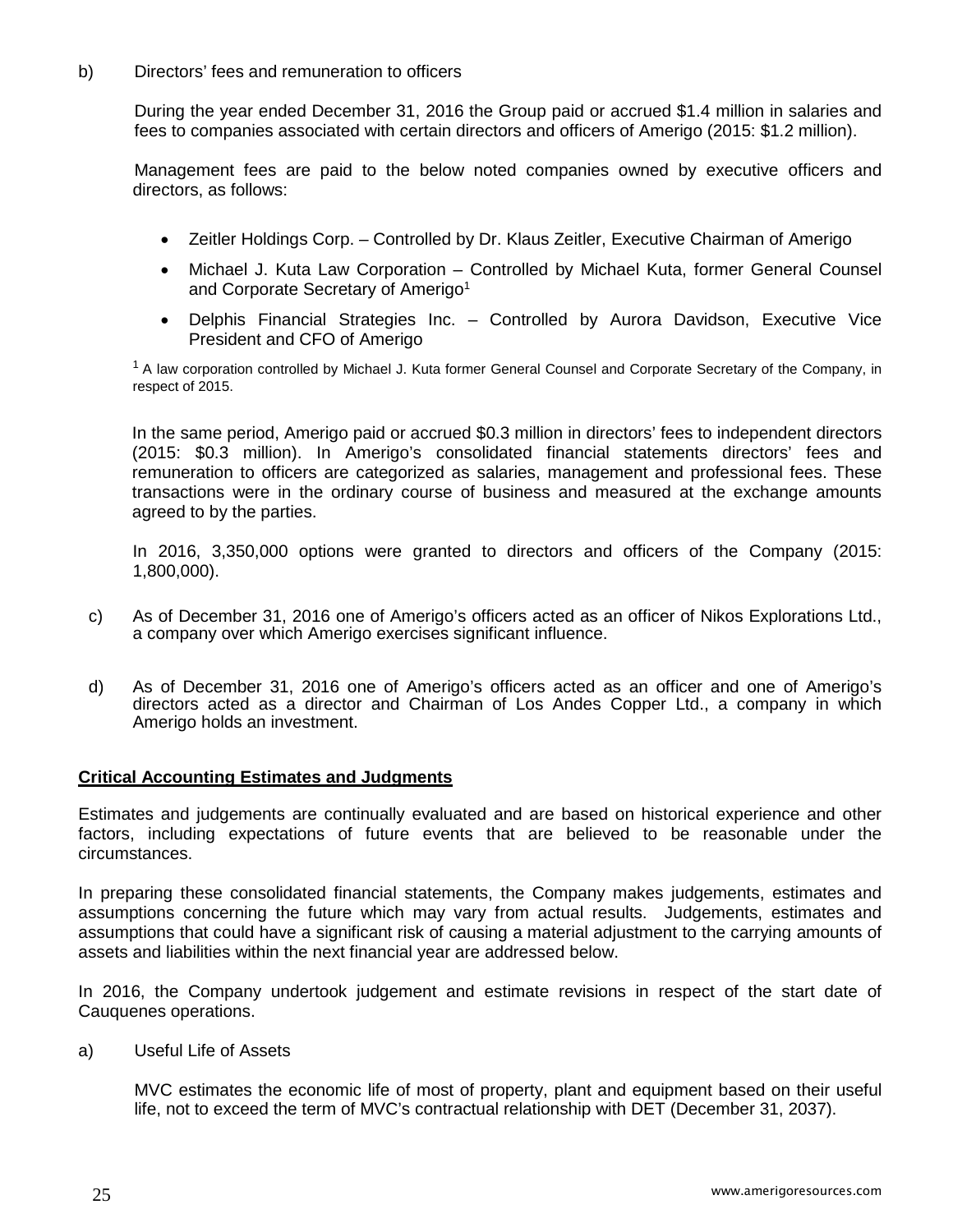#### b) Royalty Derivative to Related Parties

The Group has an obligation to pay royalties to certain related parties, based on a fixed payment for each pound of copper equivalent produced from El Teniente tailings by MVC. The royalty is a derivative financial instrument measured at fair value, and the Company is required under IFRS to reassess its estimate for the royalty derivative at each reporting date based on revised production under the tolling agreement estimates.

c) IRS

MVC has an IRS to fix the interest rate on 75% of the facility undertaken to finance the Cauquenes expansion. Estimates are made by management to determine the fair value of the IRS at inception and at each reporting date.

d) Start date of Cauquenes operations

MVC commenced processing tailings from the Cauquenes deposit during September 2015 from one of the two sumps built as part of the Cauquenes phase one expansion. Construction, commissioning and testing continued to December 2015. When a project nears the end of construction, management has to exercise judgment to determine the date in which the asset was in the location and condition necessary to operate as intended by management. This date establishes the point in time at which costs cease to be capitalized unless they provide an enhancement to the economic benefits of the asset, borrowing costs cease to be capitalized, processing costs begin to stabilize, the capitalization of pre-start-up revenue ceases and depreciation of the asset commences. Management determined the appropriate start date of the Cauquenes operations to be January 1, 2016.

### **Disclosure Controls and Procedures**

The Company's disclosure controls and procedures are designed to provide reasonable assurance that all relevant information is communicated to senior management and to allow timely decisions regarding required disclosure.

The Company has a formal corporate disclosure policy in place which includes the setting up of a Disclosure Policy Committee currently consisting of the members of the Company's Board of Directors, Rob Henderson, the Company's President and CEO and Aurora Davidson, the Company's Executive Vice President and CFO.

Management is reasonably confident that material information relating to the Company, including its consolidated subsidiaries, is being made known to senior management in a timely manner, and that the Company's disclosure controls and procedures are effective not only with respect to the Company's annual filing requirements but on an ongoing basis as of the end of the period covered by this report.

### **Internal Controls over Financial Reporting ("ICFR")**

ICFR is a process designed to provide reasonable assurance regarding the reliability of financial reporting and the preparation of financial statements for external purposes in accordance with IFRS.

The Company's ICFR includes policies and procedures that pertain to the maintenance of records that accurately and fairly reflect the additions to and dispositions of the assets of the Company; provide reasonable assurance that transactions are recorded as necessary to permit preparation of financial statements in accordance with IFRS and the Company's receipts and expenditures are made only in accordance with authorization of management and the Company's directors; and provide reasonable assurance regarding prevention or timely detection of unauthorized acquisition, use or disposition of the Company's assets that could have a material effect on the annual or interim financial statements.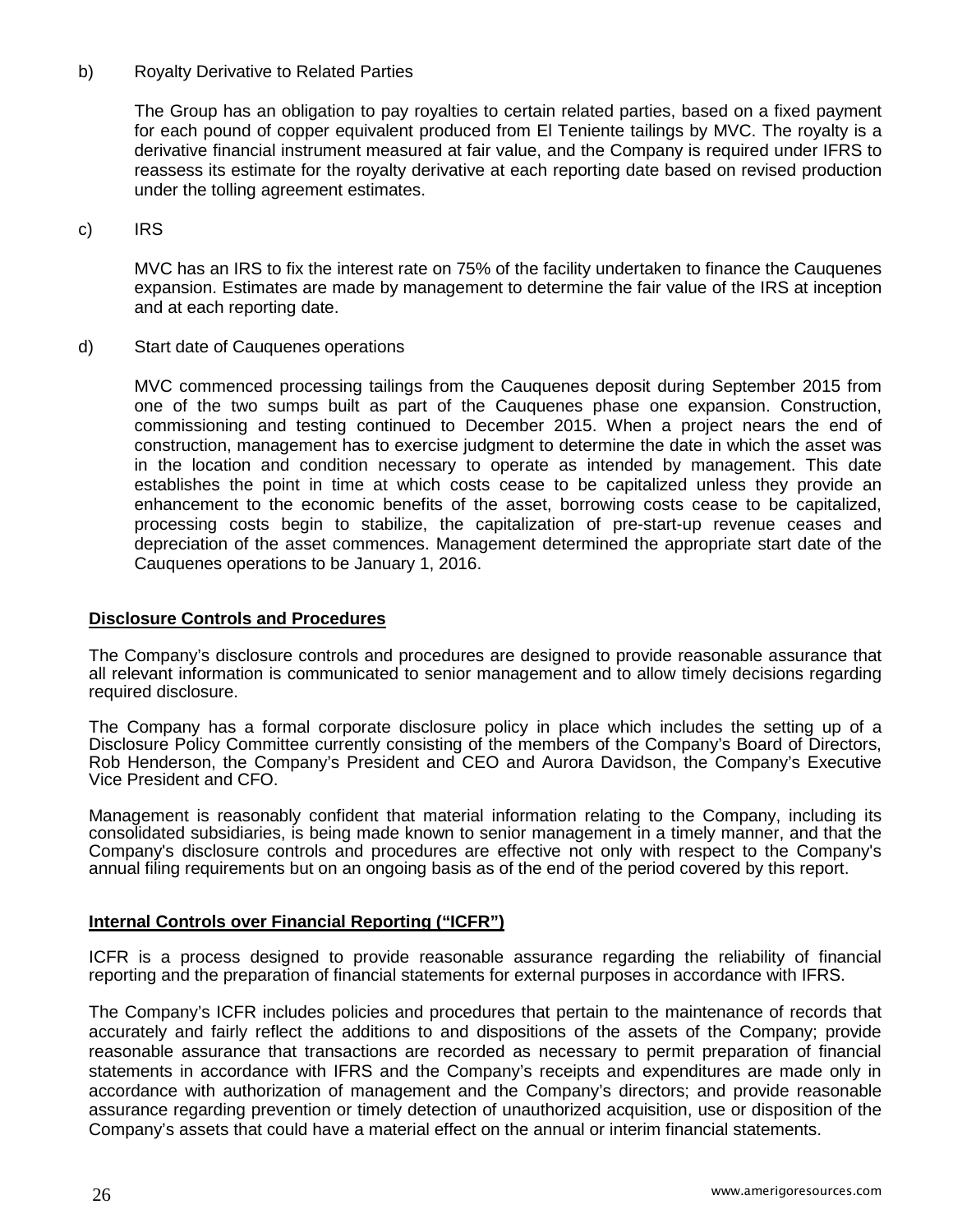Any system of internal controls over financial reporting, no matter how well designed, has inherent limitations. Therefore, even those systems determined to be effective can provide only reasonable assurance with respect to financial statement preparation and presentation.

An evaluation of the design and operating effectiveness of the Company's ICFR was conducted as of December 31, 2016 by the Company's management, including the CEO and CFO. Based on this evaluation, management has concluded that the design and operation of the Company's ICRF was effective.

There were no changes during the year ended December 31, 2016 that have materially affected, or are reasonably likely to affect, the Company's ICFR.

### **Commitments**

- a) MVC entered into an agreement with its current power provider with a term from January 1, 2010 to December 31, 2017 which establishes minimum stand-by charges based on peak hour power supply calculations, currently estimated to be approximately \$0.4 million per month.
- b) MVC entered into an agreement with its current power provider to supply MVC's annual power requirements during the period from January 1, 2018 to December 31, 2027. The agreement establishes minimum charges based on peak hour power supply calculations, currently estimated to be approximately \$1.4 million per month.
- c) Amerigo entered into an agreement for the lease of office premises in Vancouver for a five-year period commencing December 1, 2016. Amerigo's rent commitments during the term of the lease are expected to be approximately \$0.5 million.
- d) The Master Agreement with DET has a Closure Plan clause requiring MVC and DET to work jointly to assess, under the new tolling/production scenario, the revision of the closure plan for the Cauquenes Deposit and compare it to the current plan in the possession of DET. In the case of any variation in the interests of DET due to MVC's activities extracting and processing tailings contained in Cauquenes, the Parties will jointly evaluate the form of implementation and financing of or compensation for such variation. Until such time as the estimation of the new closure plan is available and the Parties agree on the terms of compensation resulting from the revised plan, it is the Company's view there is no obligation to record a provision because the amount, if any, is not possible to determine.

#### **Other**

As of February 20, 2017, Amerigo has outstanding 174,682,058 common shares and 12,600,000 options (exercisable at prices ranging from Cdn\$0.147 to Cdn\$0.77 per share).

Additional information, including the Company's most recent Annual Information Form, is available on SEDAR at [www.sedar.com.](http://www.sedar.com/)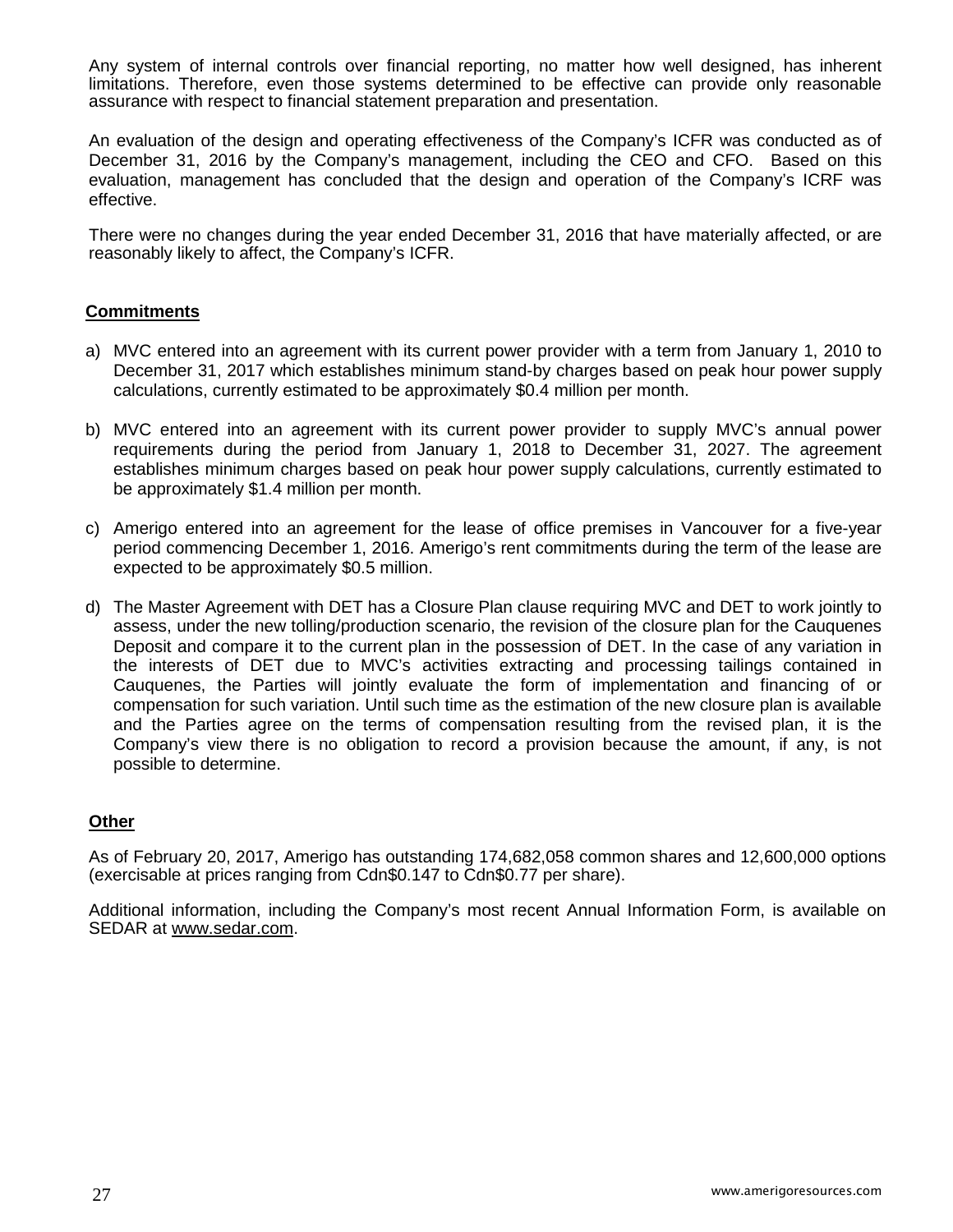# **Cautionary Statement on Forward Looking Information**

This MD&A contains certain forward-looking information and statements as defined in applicable securities laws (collectively referred to as "forward-looking statements"). These statements relate to future events or our future performance. All statements other than statements of historical fact are forward-looking statements. The use of any of the words "anticipate", "plan", "continue", "estimate", "expect", "may", "will", "project", "predict", "potential", "should", "believe" and similar expressions is intended to identify forward-looking statements. Although the Company believes that these assumptions were reasonable when made, because these assumptions are inherently subject to significant uncertainties and contingencies which are difficult or impossible to predict and are beyond the Company's control, the Company cannot assure that it will achieve or accomplish the expectations, beliefs or projections described in the forward-looking statements. These statements involve known and unknown risks, uncertainties and other factors that may cause actual results or events to differ materially from those anticipated in such forward-looking statements. These statements speak only as of the date of this MD&A. These forward-looking statements include but are not limited to, statements concerning:

- forecast production and operating costs;
- our strategies and objectives;
- our estimates of the availability and quantity of tailings, and the quality of our mine plan estimates;
- the extension of El Teniente's useful life and the extent of its remaining ore reserves;
- prices and price volatility for copper and other commodities and of materials we use in our operations;
- the demand for and supply of copper and other commodities and materials that we produce, sell and use;
- sensitivity of our financial results and share price to changes in commodity prices;
- our financial resources;
- interest and other expenses;
- domestic and foreign laws affecting our operations;
- our tax position and the tax rates applicable to us;
- the timing and costs of construction and tolling/production, and the issuance and maintenance of the necessary permits and other authorizations required for, our expansion projects, including the expansion for the Cauquenes deposit and the timing of ramp-up to full production from Cauquenes;
- our ability to procure or have access to financing (including the full funding for phase one of the Cauquenes project) and to comply with our loan covenants;
- the production capacity of our operations, our planned production levels and future production;
- potential impact of production and transportation disruptions;
- hazards inherent in the mining industry causing personal injury or loss of life, severe damage to or destruction of property and equipment, pollution or environmental damage, claims by third parties and suspension of operations
- our planned capital expenditures (including our plan to upgrade our existing plant and operations after phase one of the Cauquenes project is complete) and estimates of asset retirement, royalty, severance and other obligations;
- our future capital and production costs, including the costs and potential impact of complying with existing and proposed environmental laws and regulations in the operation and closure of our operations;
- repudiation, nullification, modification or renegotiation of contracts;
- our financial and operating objectives;
- our environmental, health and safety initiatives;
- the outcome of legal proceedings and other disputes in which we may be involved;
- the outcome of negotiations concerning metal sales, treatment charges and royalties;
- our capital expenditures, including the timing and cost of completion of capital projects;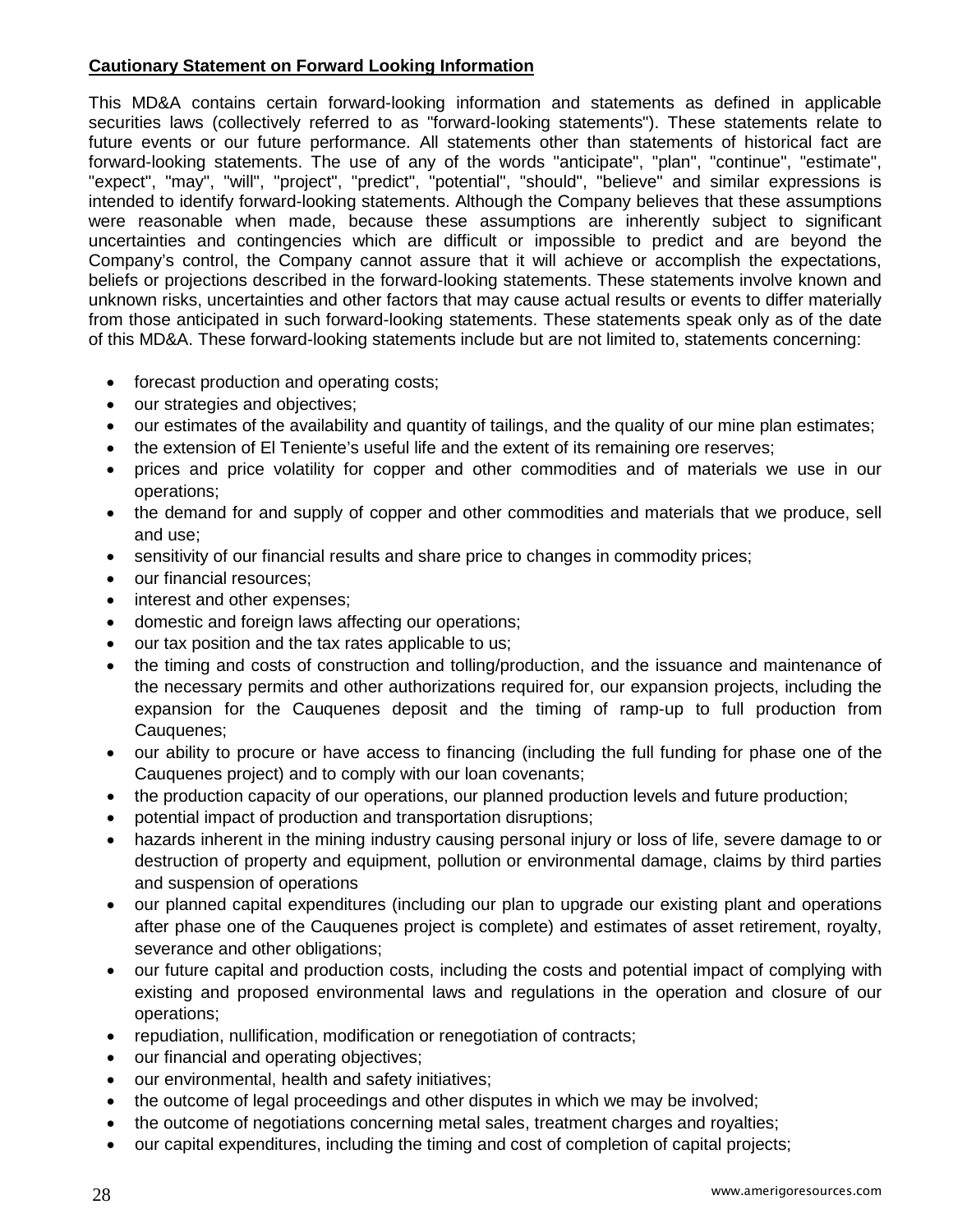- disruptions to the Group's information technology systems, including those related to cybersecurity;
- our dividend policy; and
- general business and economic conditions.

Inherent in forward-looking statements are risks and uncertainties beyond our ability to predict or control, including risks that may affect our operating or capital plans; risks generally encountered in the permitting and development of mineral projects such as unusual or unexpected geological formations, negotiations with government and other third parties, unanticipated metallurgical difficulties, delays associated with permits, approvals and permit appeals, ground control problems, adverse weather conditions, process upsets and equipment malfunctions; risks associated with labour disturbances and availability of skilled labour and management; fluctuations in the market prices of our principal commodities, which are cyclical and subject to substantial price fluctuations; risks associated with the availability and pricing of materials used in our operations; risks created through competition for mining projects and properties; risks associated with lack of access to markets; risks associated with availability of tailings and mine plan estimates; risks posed by fluctuations in exchange rates and interest rates, as well as general economic conditions; risks associated with environmental compliance and changes in environmental legislation and regulation; risks associated with our dependence on third parties for the provision of critical services; risks associated with non-performance by contractual counterparties; title risks; social and political risks associated with operations in foreign countries; risks of changes in laws affecting our operations or their interpretation, including foreign exchange controls; and risks associated with tax reassessments and legal proceedings. All of these risks and uncertainties apply not only the Group and its operations, but also to Codelco and its operations. Codelco's ongoing mining operations provide a significant portion of the materials the Group processes and its resulting production and therefore these risks and uncertainties may also affect their operations and in turn have a material effect on the Group.

Actual results and developments are likely to differ, and may differ materially, from those expressed or implied by the forward-looking statements contained in this MD&A. Such statements are based on a number of assumptions which may prove to be incorrect, including, but not limited to, assumptions about:

- general business and economic conditions;
- interest rates:
- levels of and changes in commodity and power prices;
- acts of foreign governments and the outcome of legal proceedings;
- the supply and demand for, deliveries of, and the level and volatility of prices of copper and other commodities and of the products used in our operations;
- the ongoing supply of material for processing from Codelco's current mining operations;
- MVC's ability to profitably extract and process material from the Colihues and Cauquenes tailings deposits;
- the timing of the receipt and ongoing retention of permits and other regulatory and governmental approvals;
- the availability of and ability of the Company to obtain adequate financing for expansions and acquisitions, including the Cauquenes expansion;
- our tolling/production costs and our production and productivity levels, as well as those of our competitors;
- changes in credit market conditions and conditions in financial markets generally;
- the availability of funding on reasonable terms, including financing for the Group's expansions and acquisitions;
- our ability to procure equipment and operating supplies in sufficient quantities and on a timely basis;
- the availability of qualified employees and contractors for our operations;
- our ability to attract and retain skilled staff;
- the satisfactory negotiation of collective agreements with unionized employees;